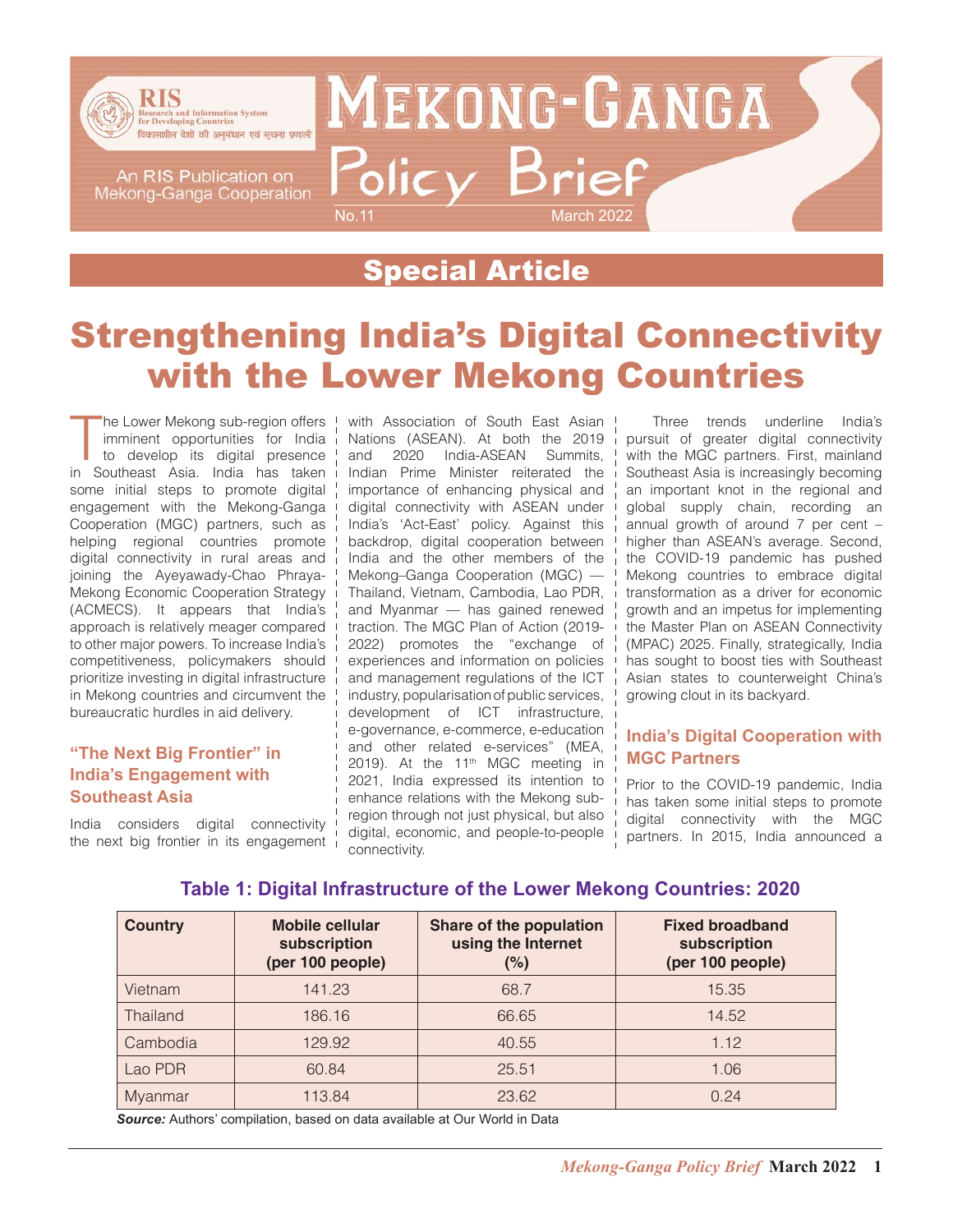Line of Credit (LoC) of US\$ 1 billion for ASEAN to promote projects that support physical and digital connectivity. Subsequently, to kick-start the credit line, India gave a grant of US\$ 40 million to CLMV (Cambodia, Lao PDR, Myanmar, and Vietnam) countries to implement digital connectivity projects.

Under the 'Digital Village Project', India has been sharing its expertise in telecommunications with neighbouring countries, aiming to facilitate digital development in suburban areas and provide access to various ICT services. Accordingly, India has extended a grant of US\$ 10 million to each CLMV country to implement the project. India's commitment to promoting broadband connectivity with the CLMV will help to narrow the existing gaps in digital infrastructure in continental Southeast Asia (see Table 1).

In another effort to enhance connectivity with the MGC partners, in 2019, India became the development partner of the Thailand-led Ayeyawady-Chao Phraya-Mekong Economic Cooperation Strategy (ACMECS), a cooperation framework among the five mainland Southeast Asian countries. Under the vision of "Building ACMECS Connect by 2023", the group seeks to promote seamless multidimensional connectivity (hardware, software and digital platforms) in the Mekong subregion.

#### **Competition Ahead for India**

China's Digital Silk Road - the digital arm of the Belt and Road - has a much more extensive scope of cooperation in terms of policy coordination, facilities connectivity, trade facilitation, financial integration, and people-to-people exchange. Moreover, with the emergence of various major power-led initiatives in the Mekong sub-region in the past few years, India will have to compete with not just China but also other countries aiming for their increasing presence in the subregion. The United States, Japan, South Korea, and the European Union are rapidly increasing cooperation with the Lower Mekong countries on a wide range of topics, including digital economy and technological innovations. India will fall behind in this intensifying competition if it

fails to offer attractive terms to Southeast Asian countries.

### **What Can India Do?**

To leverage its competitive strengths, India should broaden its ties in consonance with the MGC partners, as well as with the rest of ASEAN, in the development of digital infrastructure.

First, the rapid growth of digital connectivity offers new avenues to improve the productivity of Small and Medium-sized Enterprises (SMEs) across ASEAN. The OECD report titled "Promoting the Productivity of SMEs in ASEAN countries" highlights the absence of financial and technical expertise among SMEs on integrating digital technologies in business models. In 2020, India outpaced China in the number of digital payments, and it is predicted that the value of digital payments in India will reach US\$ 1 trillion by 2026 (Iyer, 2021). Thus, India could develop partnerships with the Mekong countries on empowering SMEs to adopt digital transformation in businesses, which will encourage Indian Fintech companies to invest in the sub-region.

Second, in parlance with the ASEAN vision of MPAC 2025, India could support the Mekong countries to adopt the Modular Open-Source Identity Platform (MOSIP). Developed by the International Institute of Information Technology Bangalore (IIIT-B), the MOSIP is an open-source identity platform that helps governments create their own digital identity system with minimal cost and limited privacy concerns. The Mekong countries could also use the MOSIP to upgrade their digital infrastructure, which could improve public delivery systems and digital payment systems, and help startups adopt digitalisation.

Finally, India should try to make its LoCs more attractive. India's limited experience in providing LoCs in digital connectivity projects coupled with lack of personnel, cumbersome procedures and rigid terms and conditions could make countries in the Mekong take up LoCs with better offers from other countries. For example, in 2017, officials from Myanmar informed their Indian counterparts that India's credit line offers were not as appealing as China's, which included a  $\frac{1}{1}$  promise of technology transfer. (Singh, 2018) India could make LoCs more adaptable for the developing countries by strengthening the monitoring system, crafting flexible and adaptive terms and conditions, and better interest rates.

### **Concluding Remarks**

The Mekong sub-region offers immense opportunities for India to enhance its presence in Southeast Asia through digital connectivity, especially contextualizing India's absence in the Regional Comprehensive Economic Partnership (RCEP). Greater digital engagement with MGC partners on upgrading digital infrastructure will help India compete with other major powers in this field.

Phan Xuan Dung, Research Officer, ISEAS-Yusof Ishak Institute, Singapore.

Kannan Reghunathan Nair, Graduate Research Assistant, S Rajaratnam School of International Studies(RSIS), Singapore.

Views expressed in this article are authors' own. Usual Disclaimers apply.

#### **References**

- Iyer, P. (2021, December 14). Digital Payments In India Will Reach \$1 Trillion By FY26, Estimates CLSA. Moneycontrol. Retrieved January 23, 2022, from https://www. moneycontrol.com/news/business/ companies/digital-payments-inindia-will-reach-1-trillion-by-fy26 estimates-clsa-7823371.html
- MEA. (2019). Mekong Ganga Cooperation (MGC) Plan of Action (2019-2022). https://mea.gov.in/ bilateral-documents.htm?dtl/31712/ Mekong+ Ganga +Cooperation MGC+Plan+of+Action+20192022
- Roser, M., Ritchie, H., & Ortiz, E. (n.d.). Internet. Our World in Data. Retrieved January 22, 2022, from https://ourworldindata.org/internet
- Singh, S. (2018, April 4). Three years, no takers for India's \$1-billion credit line for ASEAN digital links. The Indian Express. Retrieved January 22, 2022, from https://indianexpress. com/article/india/three-years-notakers-for-indias-1-billion-credit-linefor-asean-digital-links-narerndramodi-5122440/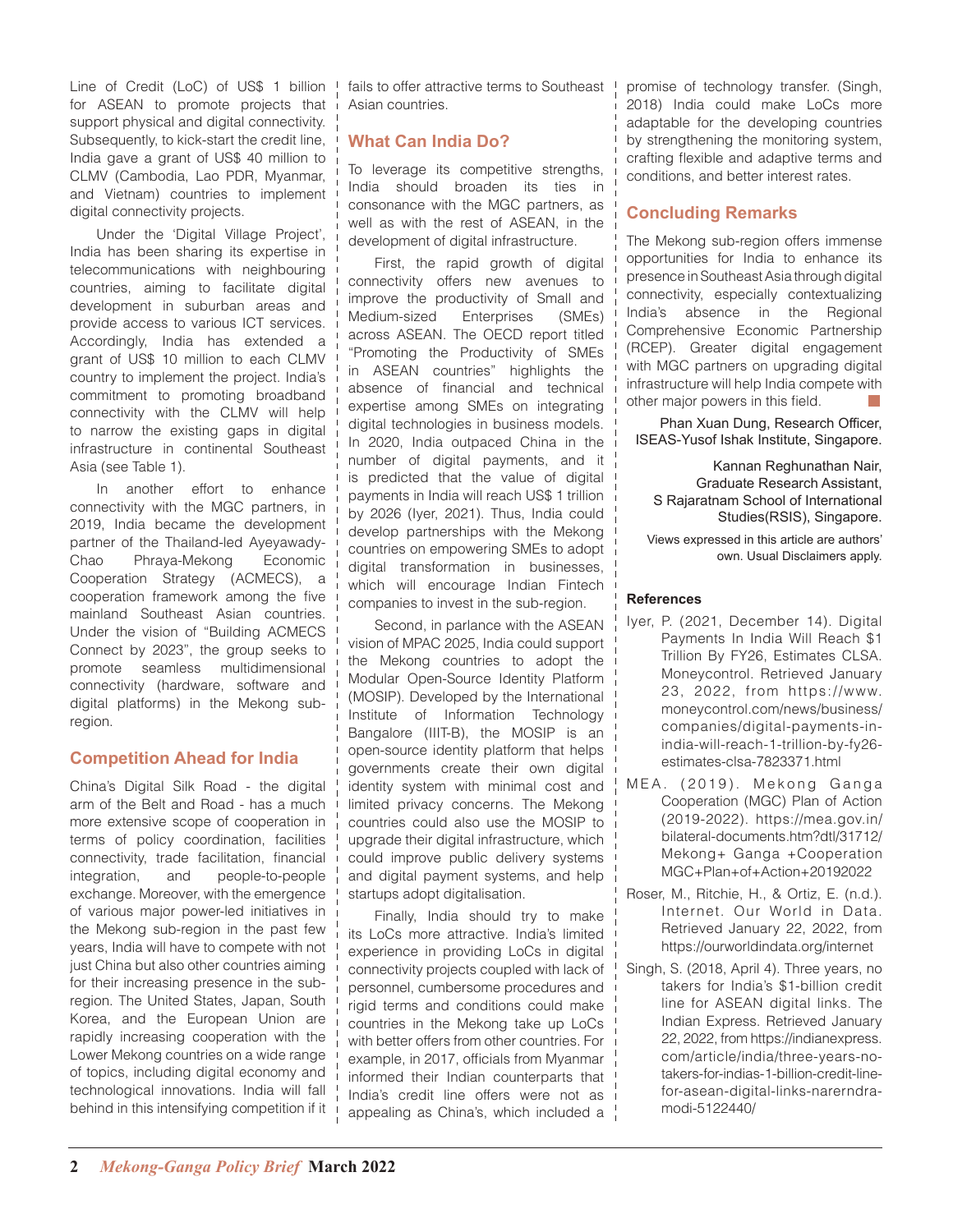### Special Article

## Digital Connectivity and Infrastructure in MGC: A Briefing

**Cambodian Deputy Prime Minister**<br>and Minister for Foreign Affairs and<br>International Cooperation Mr. Prak<br>Sokhonn and the Indian External Affairs and Minister for Foreign Affairs and International Cooperation Mr. Prak Sokhonn and the Indian External Affairs Minister Dr. S Jaishankar co-chaired the 11th MGC Ministerial Meeting on 21 July 2021. Mr. Prak Sokhonn emphasized on the projects and activities undertaken in the fields of health, education, environment and culture. He also noted the importance of mutual trust to ensure socio-economic development and wellbeing of the people in the region. The Cambodian minister also mentioned about the Asian Traditional Textile Museum (AITM) that was established in Cambodia in 2014 to demonstrate the rich heritage in textile in the Mekong-Ganga region. Beside this, India also provides the ITEC scholarships to the MGC countries in the areas of culture, tourism, engineering, management, teachers training; film directing, sound, lighting and stage management. India also runs software development and training centers and capacity building programmes in law enforcement, financial markets, ICT and space. From the Indian side, Dr. S. Jaishankar noted the importance India attaches to the Mekong countries. The minister also recommended that MGC should aim for new areas of cooperation to include digital, economic and peopleto-people connectivity. In the ministerial meeting, the MGC Plan of Action 2019-22 was also circulated among the member countries.

#### **Mekong-Ganga Cooperation and Digital Connectivity**

The MGC Plan of Action 2019-22 is the third of its kind following the Hanoi POA 2001-07 and MGC POA 2016-18. In the third POA, the word 'digital connectivity' features under the theme of educational ! cooperation so that cooperation in this area can be enhanced through ICT  $\frac{1}{2}$ infrastructure development and capacity building programmes. Additionally, the transport and communication section have two points relevant for digital connectivity:

(1) Promoting exchange of experiences and information on policies and management regulations of ICT industry, popularization of public services, development of ICT infrastructure, e-governance, e-commerce, e-education and other related e-services.

(2) Enhancing connectivity and cross-border ICT services to promote e-commerce as well as social and cultural exchanges.

The need to utilize digital platforms to facilitate cooperation and collaborations to allow scholars and subject experts to study ancient texts and scripts, art and culture, history, religion was reiterated at the International Conference on Twenty Years of Mekong-Ganga Cooperation in November 2020, jointly organised by the ICWA and ASEAN-India Centre (AIC) at RIS, New Delhi.

Besides, India has also started a project of US\$ 50,000 titled "Building Capacity on Digital Public Services Implementation and Cyber Security for Government Agencies" in Cambodia in the financial year 2020-21. This comes under Quick Impact Projects, funded by the Government of India in CLMV (Cambodia-Lao PDR-Myanmar-Vietnam) sub-region.

#### **Digital Profile of MGC Countries**

Internet World Stats (2021) indicates that Thailand is ranked fifth at the global level in the criterion of fastest internet connectivity (fixed lines) speed. India, Vietnam and Thailand also feature in the top 20 countries in the world for their large number of internet users. In India, around 54.2 per cent of the population uses internet which constitute around 27.3 per cent of the total internet users in Asia. In Lao PDR, around 52.1 per cent of the total population has access to the internet and that comprises around 1 per cent of the total internet users in Asia. The figure is almost same for Myanmar with 52.1 per cent of the total population in the country having access to internet which make up to around 1 per cent of the total internet users in Asia. Internet | challenges in digital connectivity.

penetration is highest in Thailand among the MGC countries with almost 83.6 per cent of the national population enjoying access to internet. However, Thailand only contributes 2.1 per cent to the number of total internet users in Asia. Vietnam stands second in the MGC region in internet penetration with 77.4 per cent of the Vietnamese having access to internet. Vietnam contributes around 2.1 per cent of the total Asian internet users. Last but not the least, Cambodia ranks third in the MGC region with 73.4 per cent people accessing internet which constitutes around 0.4 per cent of the total Asian internet users. (Internet World Stats 2021)<sup>1</sup>

According to International Telecommunication Unit's (ITU) 2021 report, the Least Developed Countries in the MGC region, namely, Cambodia, Lao PDR and Myanmar, have quite higher rates in occupying mobile phones. Approximately 93, 92 and 82 per cent of the total population in Cambodia, Lao PDR and Myanmar have mobile phones, respectively. Improving digital connectivity and ICT infrastructure come under the Target 9.C of Sustainable Development Goals (SDGs) that calls for "significantly increased access to information and communications technology and strive to provide universal and affordable access to the Internet in Least Developed Countries by 2020".<sup>2</sup> One issue with access to mobile internet stands as expensive mobile phones and un-affordability of the smart phones in the LDCs. For example, in Cambodia, smart phones are as expensive as US\$ 60 per set, which made it unaffordable by many Cambodians in the year 2020.3 Another problem with the internet use in the MGC region counts as lack of skills by the users. In 2017, ITU conducted a survey where only 7 and 12 per cent of the female and male internet users reported to having required skill sets for the use of internet.4 Henceforth, the MGC countries need to address problems like high cost of purchasing internet connectivity, expensive smart phones and lack of skills to use internet to overcome some of the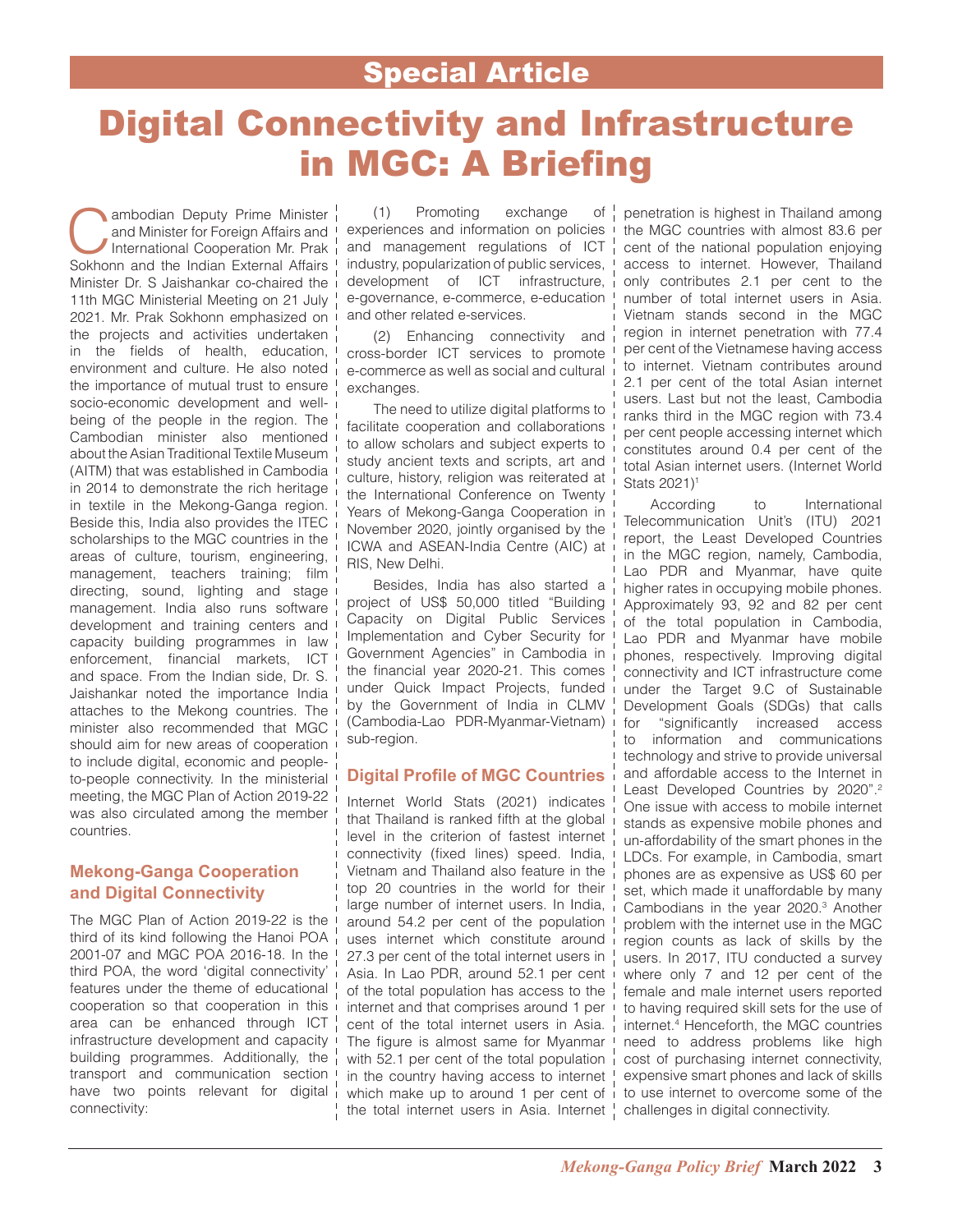| <b>Country</b>  | <b>Population</b><br>(Million) | <b>Urban</b><br><b>Population</b><br>$(\%)$ | <b>Rural</b><br><b>Population</b><br>$(\%)$ | <b>Internet</b><br><b>User</b><br>(Million) | <b>Social Media</b><br><b>Statistics</b><br>(Million) | <b>Cellular Mobile</b><br><b>Connections (Million)</b> |  |
|-----------------|--------------------------------|---------------------------------------------|---------------------------------------------|---------------------------------------------|-------------------------------------------------------|--------------------------------------------------------|--|
| Lao PDR         | 7.43                           | 37.6                                        | 62.4                                        | 3.80                                        | 3.80                                                  | 5.91                                                   |  |
| <b>Myanmar</b>  | 55.02                          | 31.8                                        | 68.2                                        | 25.28                                       | 20.75                                                 | 73.48                                                  |  |
| Cambodia        | 17.06                          | 25.1                                        | 74.9                                        | 13.44                                       | 12.60                                                 | 22.06                                                  |  |
| <b>Brunei</b>   | 443.5*                         | 78.8                                        | 21.2                                        | $421.3*$                                    | 516.5*                                                | 572.3                                                  |  |
| Vietnam         | 98.56                          | 38.7                                        | 61.3                                        | 72.10                                       | 76.95                                                 | 156.0                                                  |  |
| <b>Thailand</b> | 70.01                          | 52.8                                        | 47.2                                        | 54.50                                       | 56.85                                                 | 95.60                                                  |  |
| The Philippines | 111.8                          | 48.0                                        | 52.0                                        | 76.01                                       | 92.05                                                 | 156.5                                                  |  |
| Malaysia        | 32.98                          | 78.2                                        | 21.8                                        | 29.55                                       | 30.25                                                 | 42.11                                                  |  |
| Indonesia       | 277.7                          | 57.9                                        | 42.1                                        | 204.7                                       | 191.4                                                 | 370.1                                                  |  |
| Singapore       | 5.92                           | 100.0                                       | $\overline{\phantom{0}}$                    | 5.45                                        | 5.30                                                  | 8.70                                                   |  |

### **Table 1: Digital Profile of ASEAN Countries, January 2022**

*\**Taken in'000

*Source:* Digital 2022, datareportal.com

#### **Recommendations**

- 1. Enhanced digital connectivity and infrastructure will increase productivity, will add values to the digital economic activities and it serves as a foundation for Industrial Revolution 4.0.
- 2. A well-connected national, regional and international digital connectivity networks (4G/5G) will serve as a backbone to the countries' requirements in transport and communications.
- 3. If a country wishes to be mapped in the world of top-priority destinations by the investors and productionmanufacturing houses, and regional and global value chains, it has to improve its digital connectivity and infrastructure.
- 4. Improved digital landscape needs national planning and investments in data storage and processing, services and applications and the interfaces including terminals and devices. This will also help the MGC sub-region to identify the gaps and enhance its digital infrastructure through market researches and feasibility studies.
- 5. Improved digital infrastructure ecosystem in the MGC sub-region will also involve external stakeholders, especially Asian Infrastructure and Investment Bank (AIIB) and Asian Development Bank (ADB). Due to the close geopolitical proximity of the MGC sub-region with countries like China and Japan, the grouping

needs to design a win-win roadmap  $+3$ to gain benefits from the mentioned international financial corporations and countries in the best possible way.

#### **Conclusion**

For a sustainable digital infrastructure, the MGC countries may adopt the Four-A's approach which includes Availability, Affordability, Appetite and Ability (ITU 2021; AIIB 2020). Countries need to assess their gaps in digital infrastructure and create common avenues to make a comprehensive plan to help each other in narrowing those gaps. Southeast Asian LDCs and South Asian countries constantly face the problem of investments in enhancing their own digital connectivity. At the MGC level, the grouping may like to take insights and directions from the ASEAN ICT Master Plan 2025, which serves as a guideline for the ASEAN countries in digital connectivity.

Sampa Kundu, Consultant at ASEAN-India Centre at RIS, New Delhi

Views expressed in this article are author's own. Usual Disclaimers apply.

#### **Endnotes**

- Data obtained from Internet World Stats, at https://www. internetworldstats.com/stats3.htm, data for mid-2021.
- <sup>2</sup> Connectivity in the Least Developed Countries, Status Report 2021

Ibid.

Ibid.

#### **References**

- Ministry of External Affairs, Government of India "About Mekong-Ganga Cooperation', Available at https:// mea.gov.in/aseanindia/about-mgc. htm.
- Mekong-Ganga Cooperation, Available at https://mgc.gov.in/.
- MGC Plan of Action, 2019-22, Available at https://mgc.gov.in/.
- Mekong-Ganga Policy Brief, No.10, March 2021, Available at https://aic.ris. org.in/sites/default/files/Mekongganga%20PB%20March%202021- SS%20new%20format.pdf.
- Internet World Statistics, Available at https://www.internetworldstats.com/ stats3.htm.
- ITU, Connectivity in the Least Developed Countries, Status Report 2021, Available at file:///C:/Users/RISC167/ Downloads/d-ldc-ictldc.2021-2021 pdf-e.pdf.
- Digital Infrastructure Sector Analysis, January 2020, AIIB, Available at https://www.aiib.org/en/ policies-strategies/operationalpolicies/digital-infrastructurestrategy/.content/\_download/ Full-DISA-Report\_final-with-Appendix-2020-01-10.pdf.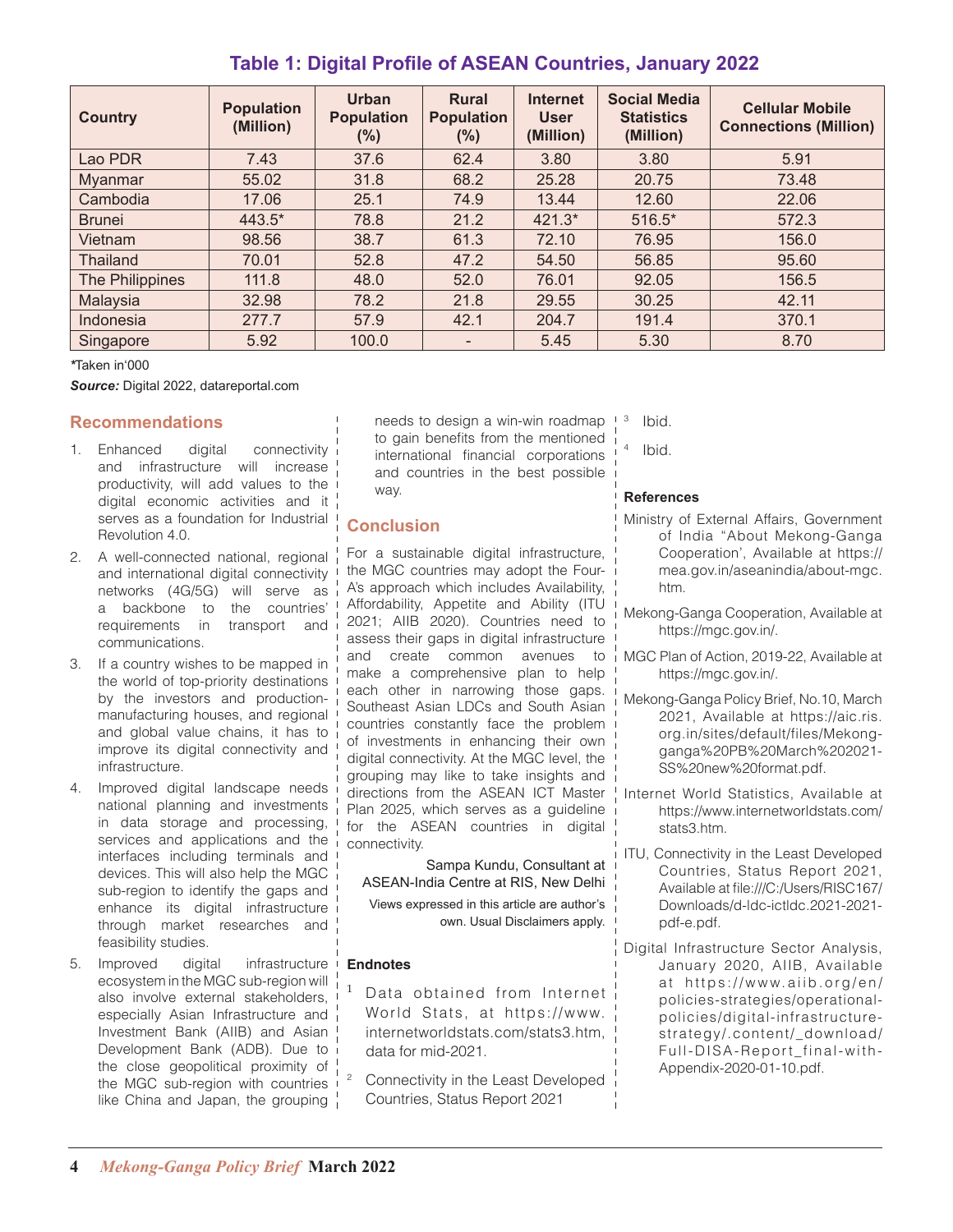## Address by the External Affairs Minister at the Celebration of 5th Anniversary of India-Vietnam Comprehensive Strategic Partnership (2016-2021)

Our development partnership is another experts at the My Son Temple complex. noteworthy aspect of our ties. India  $\frac{1}{1}$ has shared its experience in the fields I of IT, science & technology, defence, agriculture, and space. We have contributed to both institution building and human resource development in Vietnam. Under the Mekong Ganga Cooperation framework, India has been implementing Quick Impact Projects (QIPs) in Vietnam, numbering 37 in 33 provinces to date. These projects are not only bringing benefits to the local community, but also helping Vietnam in reaching its Sustainable Development Goals (SDGs).

The close friendship between India and Vietnam is underpinned by its two millennia old historical and cultural linkages. The Archaeological Survey of India has been a particularly effective vehicle to rediscover these roots. Many of you would recall the recent finding of a 9th century monolithic Shiva Linga by ASI

As the virtual summit decided, in December last year, we intend to expand our activities now to cover another block of the Cham Temple at My Son, the Dong Duong monastery at Quang Nam and the Nhan Cham Tower at Phu Yen.

India's Act East Policy has been the guiding principle of our engagements with ASEAN partners and Vietnam is no exception. The success of this policy has led us to adopt a larger Indo-Pacific approach that captures India's growing strategic interests more effectively. From the Indian perspective, Vietnam is a key partner both in the ASEAN and the Indo-Pacific context. We already have a substantial agenda underway whether it is in commerce, connectivity or culture. Our political and defence cooperation has also been steadily growing. These can be further buttressed by interaction between the ASEAN Outlook on Indo-Pacific and the Indo-Pacific Oceans Initiative that has been proposed by India.

The last five years of the Comprehensive Strategic Partnership have been very productive. The next decade must be even more so. At a time of global uncertainty and post-Covid economic recovery, the India-Vietnam partnership will be a significant stabilizing factor in the Indo-Pacific. Keeping our national ambitions and global responsibilities in mind, we must forge ahead. It is most appropriate that this important anniversary is marked by the presence of such a high-level delegation from Vietnam. The message that this sends of our friendship will surely resonate.

Dr. Subrahmanyam Jaishankar, External Affairs Minister, Government of India

(Excerpted from Ministry of External Affairs, 17 December 2021)

© Ministry of External Affairs, Government of India

### Keynote Address by Dr Rajkumar Ranjan Singh, Minister of State for External Affairs at 3rd International Conference on ASEAN-India Cultural and Civilisational Links (October 7, 2021)

the form of historical monuments which stand witness to our common cultural! heritage. Preservation and restoration of this historical treasure is a priority in our cultural cooperation. The restoration of cultural/ heritage sites in the region has added a new dimension to India and ASEAN's multifaceted and excellent relations in the region. Prominent among ! them have been the restoration of Angkor Vat in Cambodia, Ta Prohm temple in Cambodia and Wat Phou temple in Lao i PDR, Cham monuments in Vietnam. Efforts are ongoing to piece the heritage of the past and convert them to living monuments drawing the attention of scholars and tourists across the world.

ASEAN region has immense wealth in <sup>I</sup> The ancient socio-cultural relations and *I* the ASEAN-India Strategic Partnership. linkages have also found contemporary expression in the form of the Mekong Ganga Cooperation, a sub-regional grouping aimed at reviving cooperation between the peoples of the Mekong and Ganga river basins in the fields of tourism, education, culture and peopleto-people contacts. An MGC Museum of Asian Textiles has been set up in Siem Reap, Cambodia, not far from the famous Angkor Wat, showcasing affinities in our weaving and textiles.

> I acknowledge the valuable contributions of the past 2 editions of the International Conference on ASEAN-India Cultural and Civilizational links to the enrichment of the socio-cultural pillar of

I extend my appreciation to the organizers of this event – ASEAN India Centre, RIS, New Delhi and the Vietnam Institute for Indian and Southwest Asian Studies (VIISAS) at Vietnam Academy of Social Sciences (VASS) for the broad range of issues that would be taken up for discussion during this Conference. I wish the participants all the best for the Conference.

Dr. Rajkumar Ranjan Singh, Minister of State for External Affairs, Government of India

(Excerpted from Ministry of External Affairs, 7 October 2021)

© Ministry of External Affairs, Government of India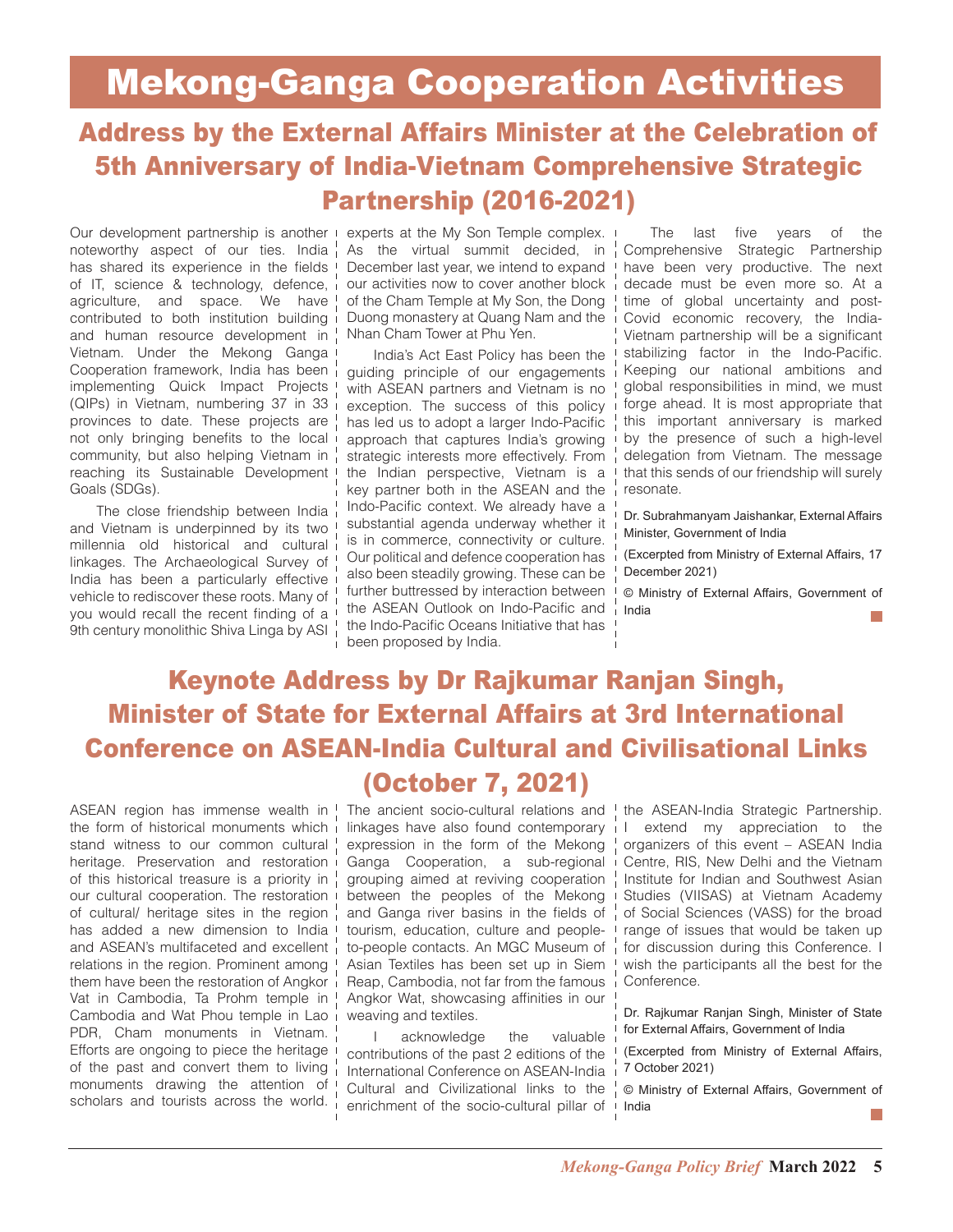## Mekong-Ganga Cooperation Activities

### Opening Remarks by External Affairs Minister at the 11th Mekong-Ganga Cooperation (MGC) Meeting

I would like to begin today's meeting by congratulating all the MGC member states on the successful completion of 20 years of Mekong Ganga Cooperation. I would like to take this opportunity to express, India's deep appreciation to you and your governments for the excellent and fruitful cooperation we have had over the last two decades. I would also like to convey my compliments to Cambodia for their efforts in organizing today's meeting as MGC Co-Chair, and having maintained the continuity of MGC process despite the COVID related difficulties.

The Mekong-Ganga Cooperation stands on a strong foundation of shared geographical, historical and civilizational ties between our six countries. This oldest sub-regional cooperation is as much a celebration of our long and rich history of trade, cultural and people-to-people exchanges as it is a vehicle to advance modern day cooperation to bring progress and prosperity to our people.

During our last ministerial meeting in Bangkok in 2019, we agreed to commemorate the 20th anniversary of MGC in a befitting manner. However, much of the celebrations, especially in physical format have been postponed due to the ongoing COVID-19 pandemic. But I am happy to note that today will inaugurate the MGC Website and a video documentary highlighting the cultural, historical, religious, social and economic bonds that we share with each other.

For India, the Mekong region is of great importance. India seeks multidimensional engagement with the Mekong countries. We need to broaden the base of our partnership by identifying newer areas of cooperation. We aim to promote connectivity in the region in the

broadest sense of the term including not just physical but also digital, economic, and people-to-people connectivity.

We are into the second year of dealing with the pandemic related disruption. Our experience shows that the virus does not respect national boundaries. It is therefore necessary that the response to the pandemic is also collective and collaborative. We need to work together to find ways how the MGC partnership can lend its strength to the fight against the pandemic. I look forward to our discussion today.

**Dr. Subrahmanyam Jaishankar,** External Affairs Minister, Government of India (Excerpted from Ministry of External Affairs, 21 July 2021)

© Ministry of External Affairs, Government of India



11th MGC-MM Photo courtesy: Khmer Times and Greatermekongsubregion.org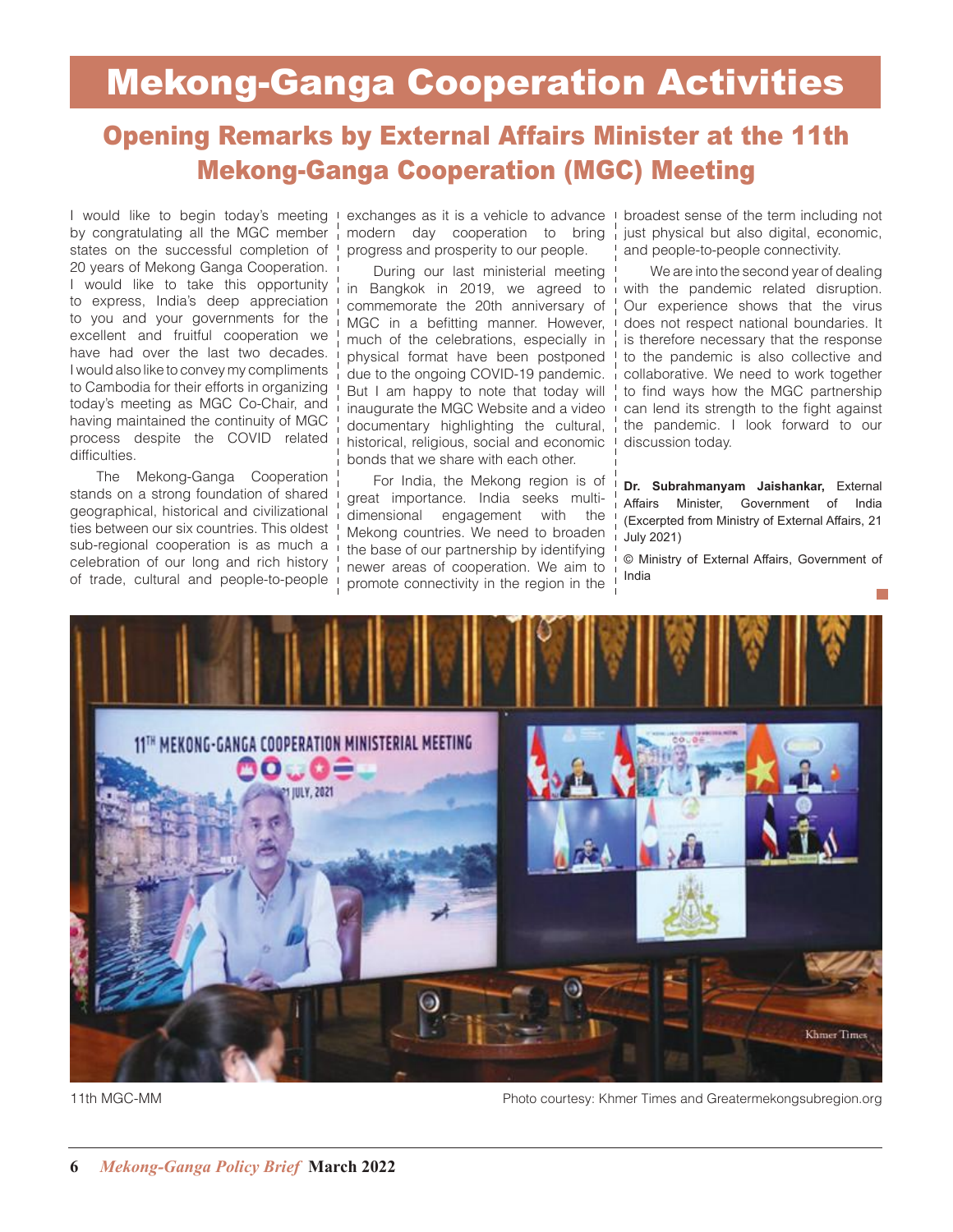### Visit of Foreign Secretary Mr. Harsh Vardhan Shringla to Myanmar

Foreign Secretary was on a working visit to Myanmar from December 22 to 23, 2021. During his visit, he called on the Chairman, State Administrative Council and other senior representatives and held meetings with members of civil society and political parties, including the National League for Democracy. He was also scheduled to meet Myanmar-based Ambassadors, and representatives of the UN.

During his meetings with all concerned, Foreign Secretary emphasized India's interest in seeing Myanmar's return to democracy at the earliest; release of detainees and prisoners; resolution of issues through dialogue; and complete cessation of all violence. He reaffirmed India's strong and consistent support to the ASEAN initiative and expressed hope that progress would be made in a pragmatic and constructive manner, based on the five point consensus.

Emphasizing that India shares a long border with Myanmar, Foreign Secretary conveyed India's continued humanitarian support for the people of Myanmar. In the context of Myanmar's fight against the i stressed the need to put an end to

Covid-19 pandemic, he handed over one million doses of "Made in India" vaccines to the Myanmar Red Cross Society. A part of this consignment would be utilized for communities living along Myanmar's border with India. A grant of 10,000 tons of rice and wheat to Myanmar was also announced.

Foreign Secretary expressed India's continued support for peoplecentric socio-economic developmental projects, including those along the India-Myanmar border areas, as well as India's commitment for expeditious implementation of ongoing connectivity initiatives such as the Kaladan Multimodal Transit Transport Project and the Trilateral Highway. Foreign Secretary also reiterated India's commitment to continue with the projects under Rakhine State Development Programme and Border Area Development Programme for the benefit of the people of Myanmar.

The visit also provided an opportunity to raise matters relating to India's security, especially in the light of the recent incident in Churachandpur district in southern Manipur. Foreign Secretary

any violence and maintain peace and stability in the border areas. Both sides reiterated their commitment to ensure that their respective territories would not be allowed to be used for any activities inimical to the other.

 India shares an approximately 1700 kms long border with Myanmar. Any developments in that country have a direct impact on India's bordering regions. Peace and stability in Myanmar remain of utmost importance to India, specifically to its North Eastern Region.

 As a democracy and close neighbour, India has been involved in the democratic transition process in Myanmar and in this context has worked with various stakeholders in developing capacities on democratic systems and practices. India proposes to renew these efforts for Myanmar to emerge as a stable, democratic, federal union in accordance with the wishes of the people of Myanmar.

(Excerpted from Ministry of External Affairs, 23 December 2021)

© Ministry of External Affairs, Government of India

### Handover Ceremony for the Final Phase of the Project for Supply and Installation of 1500 Hand Pumps for Augmentation of Rural Water Supply in Cambodia

A virtual ceremony to handover the final phase of the Project for "Supply and installation of 1500 hand pumps for augmentation of Rural Water Supply in Cambodia" was held in September 2021. The ceremony was presided over by Minister of State of External Affairs, Dr. Rajkumar Ranjan Singh and the Minister of Rural Development, Royal Kingdom of Cambodia, H.E. Dr. Ouk Rabun. The implementation of the Project

was financed by Government of India through a 100% grant. This entailed supply and installation of 1500 Hand pumps in 2 Provinces of Cambodia, namely Tboung Khmum and Banteay MeanChey. A rural population of nearly 4,00,000 in 433 villages are benefited by this project and has led to increase in population coverage with safe drinking water from 27 per cent to 40 per cent.

The Project is a reflection of the strong Bilateral Development Cooperation between India and Cambodia. India looks forward to being a vital partner in Cambodia's economic development, through continuation of capacity building efforts, financial support in terms of grants & concessional loans.

(Excerpted from Ministry of External Affairs, 27 September 2021)

© Ministry of External Affairs, Government of Indiaп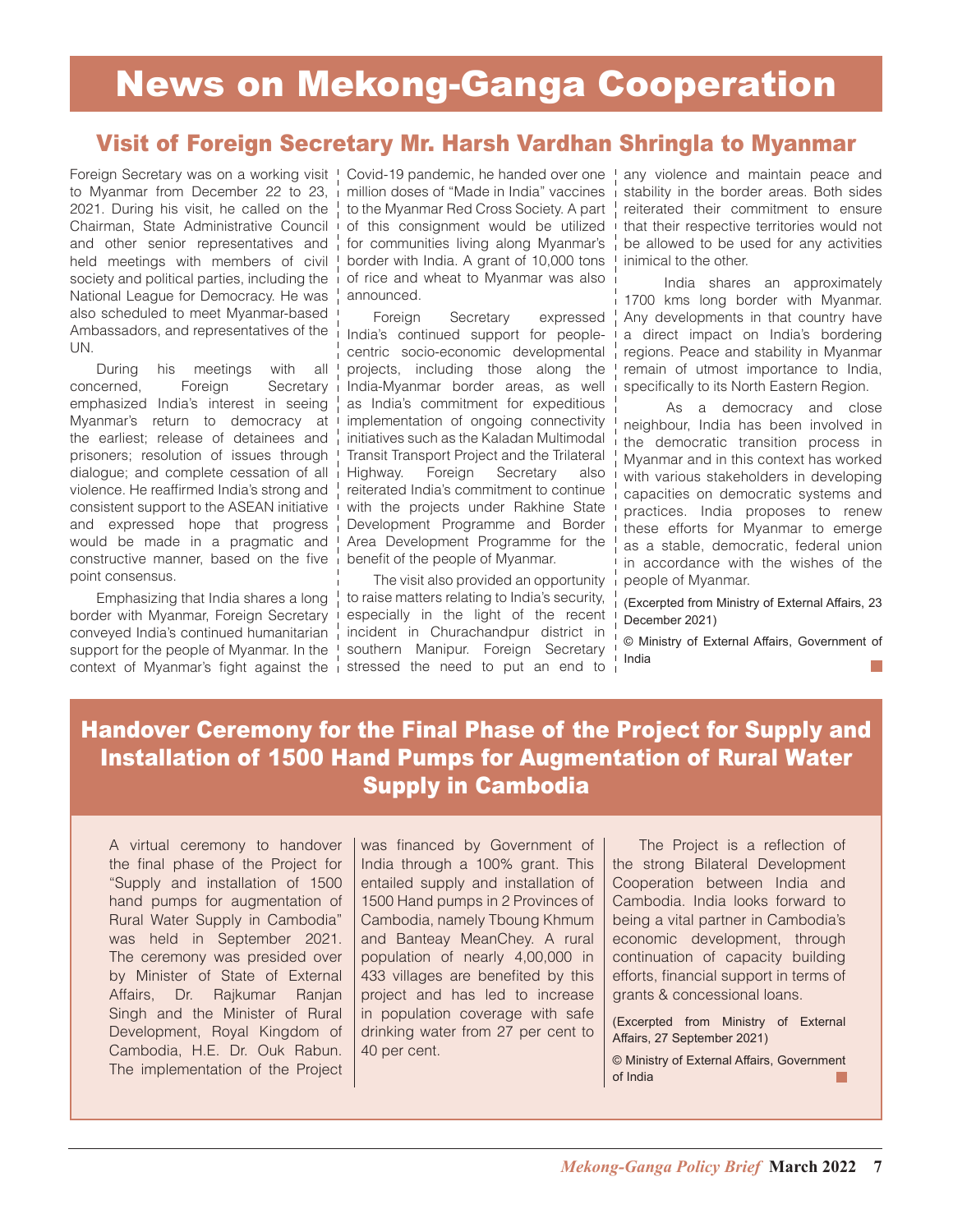### Cambodian and Indian Foreign Minister Meet to Discuss Major Issues

As Cambodia and India marks the 70th anniversary of cooperation in 2022, Deputy Prime Minister and Cambodian Foreign Minister, Prak Sokhon, and Indian Foreign Minister, Subrahmanyam Jaishankar, met to discuss the Mekong-Ganga Cooperation as well as Myanmar's situation. The Deputy Prime Minister said that Cambodia appreciates India's active contribution to the Mekong region and sincerely hopes that India will overcome the Covid-19 situation in the country. He also said that as a neighbour of Myanmar, India is closely monitoring

the situation there and appreciates the important role of Cambodia as the chair of ASEAN this year. India remains committed to financing the Quick Impact Projects (QIPs) for Cambodia and other surrounding countries to bring about results that will contribute to the improvement of livelihood of residents of the sub-region. Under the QIP's around 68 projects worth \$3.4 million have been implemented from 2016-2020.

(Excerpted from www.khmertimeskh.com on January 11, 2022)

© Khmer Times

### India Provides 10 lakh Doses of COVID-19 Vaccines, 10,000 tonnes of Rice and Wheat to Myanmar

India has provided 10 lakh doses of 'Made in India' coronavirus vaccines and a grant of 10,000 tonnes of rice and wheat to Myanmar as part of its continued humanitarian support for the neighboring country, according to the India's External Affairs Ministry. The assistance was announced during the visit of Foreign Secretary, Shri Harsh Vardhan Shringla, to Myanmar, the first such high-level outreach from India.

Further in a statement, it was emphasized that as India shares a long border with Myanmar, Foreign Secretary conveyed India's continued humanitarian support for the people of Myanmar, in their fight against the Covid-19 pandemic, he handed over one million doses of "Made in India" vaccines to the Myanmar Red Cross Society. A part of this consignment would be utilised for communities living along Myanmar's border with India. A grant of 10,000 tonnes of rice and wheat to Myanmar was also announced.

During his two-day visit, the Foreign Secretary called on the Chairman, State Administrative Council General Min Aung Hlaing and other senior representatives and held meetings with members of civil society and political parties, including the National League for Democracy. He expressed India's continued support for people-centric socio-economic developmental projects, including those along with the India-Myanmar border areas, as well as India's commitment for expeditious implementation of ongoing connectivity initiatives such as the Kaladan Multimodal Transit Transport Project and the Trilateral Highway. He also reiterated India's commitment to continue with the projects under the Rakhine State Development Programme and Border Area Development Programme for the benefit of the people of Myanmar. India shares an approximately 1700-kmlong border with Myanmar. Any developments in that country have a direct impact on India's bordering regions. Peace and stability in Myanmar remain of utmost importance to India, specifically to its North Eastern Region, the statement said.

(Excerpted from www.economictimes. indiatimes.com on December 23, 2021) m. ©Economic Times

### Cabinet Approves MoU between India and Myanmar in the Field of Health Research

The Union Cabinet, chaired by the Prime Minister Shri Narendra Modi was apprised of a Memorandum of Understanding (MOU) signed between Indian Council of Medical Research (ICMR), India and the Department of Medical Research (DMR), Ministry of Health and Sports of Myanmar signed on February, 2020 at New Delhi.

The objective of this MoU is to build on the health research relationship in the topics of mutual research. The main objectives are: a) Elimination of infectious diseases (to be decided mutually), b) Development of network platform of emerging and viral infections, c) Training /capacity building in research methodology management, clinical trials, ethics etc. and d) Harmonization of regulatory mechanism.

Commitment of funds for workshops/meetings and research projects will be decided from time to time as per the funds available at that time. The Parties shall establish a Joint Working Group (JWG) consisting of delegates from each organization. JWG sessions shall be held alternatively in India and in Myanmar. The expenses related to travel, including visa entry, accommodation, per diem, health insurance, local transportation of its JWG members, shall be borne by the Sending Party whereas the organizational expenses of the JWG meetings shall be borne by the Host Party.

(Excerpted from www. pib.gov.in on June 30, 2021)

m.

© Press Information Bureau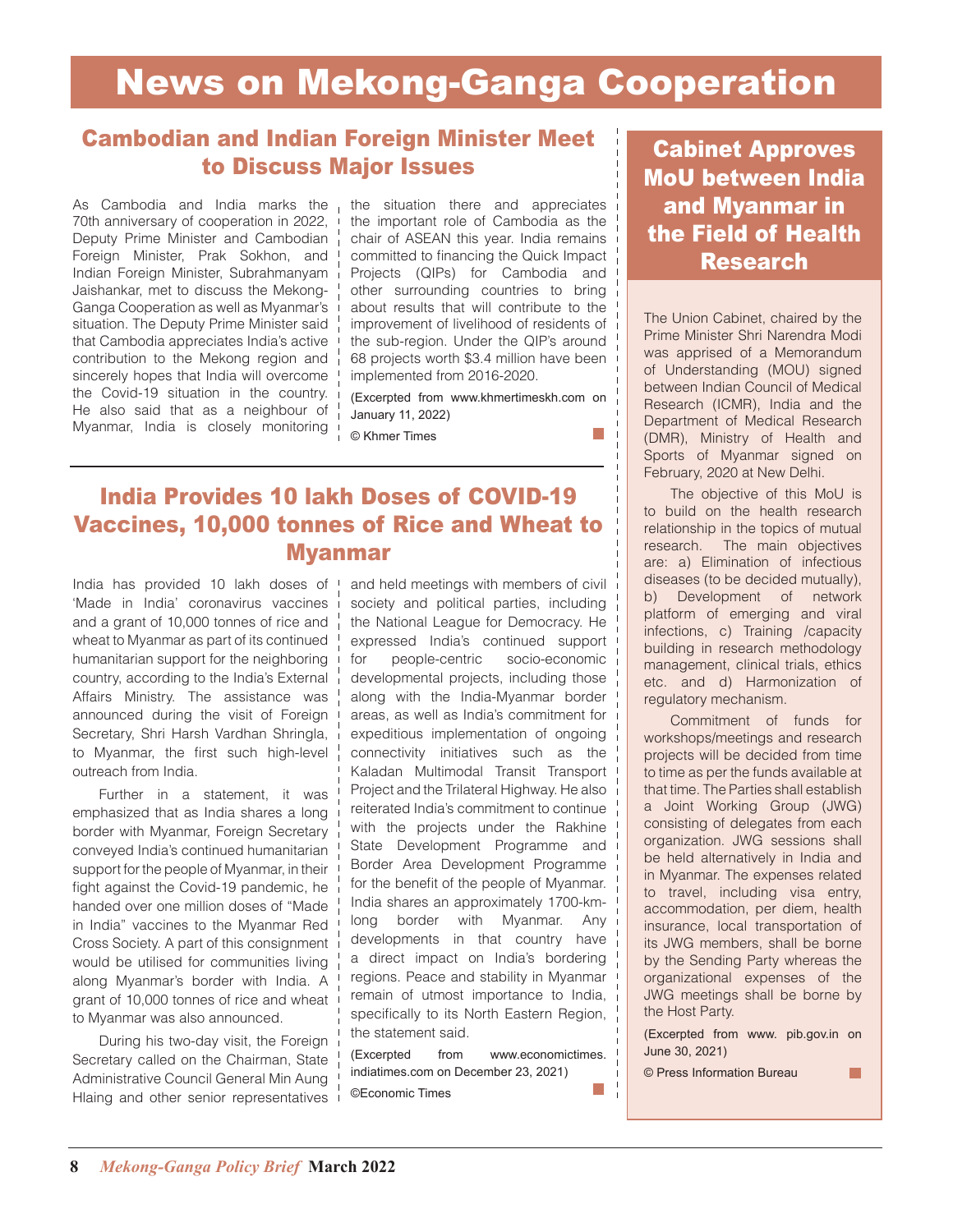### Cambodia PM Hun Sen Receives First Dose of Made in India COVID-19 Vaccine

Cambodian Prime Minister Hun Bangladesh, Bhutan, Maldives, and Sen along with the First Lady and other senior government officials received the first dose 'Made in India' Covishield COVID-19 vaccine, which has been developed by AstraZeneca and Oxford University and is produced by Serum Institute of India. In the past few months, India has steppedup its vaccine diplomacy in the region and beyond by supplying COVID-19 vaccine jabs to partner nations, prioritizing neighbors such as Sri Lanka, Nepal, Myanmar,

Seychelles. As of last week, India had supplied 46 million vaccine doses to the global community, of which 7.1 million were supplied as grants and the rest on a commercial basis. During the COVID-19 pandemic, India has emerged as one of the key responders to the health crisis, living up to its title of "world's pharmacy".

(Excerpted from www.republicworld.com on March 10, 2021)

© Republicworld.com

### India-Vietnam Signs "Letter of Intent" for Enhanced Cooperation in the Postal Sector

In line with the comprehensive  $\frac{1}{1}$  villages of the country to bridge strategic and economic partnership I the digital divide. Recent telecom and growing relations between the Republic of India and Socialist! Republic of Viet Nam, the Ministers i of the two countries signed a "Letter of Intent" for enhanced cooperation in the Postal Sector. The Letter of Intent recognizes the joint I objectives of both the countries to  $\frac{1}{1}$ facilitate cooperation in the field of ! posts and telecom promote sharing of information and experience, cooperate to implement projects in human resource development and to promote enhanced cooperation of postal designated operators and service providers of both the ! countries.

Shri Devusinh Chauhan, India's Minister of State for! Communications stated that India i has been witnessing exceptional growth in the field of Post and Telecommunications. He apprised that the Prime Minister of India, Shri Narendra Modi, has mandated Department of Telecommunications ! to take optical fibres to all 6 lacs i

reforms in the country will unleash the true potential of the sector to take it to the next level. Viet Nam appreciated the efforts of India for developing indigenous 5G network under "AtmaNirbhar Bharat". Vietnamese Minister of Information and Communications, HE Mr Nguyen Manh Hung suggested that India should collaborate in the field of 5G to produce world class India has been developing indigenously designed 5G telecom equipment.

The Indian Minister highlighted that signing of the Letter of Intent will provide new opportunities to both the countries in the field of Communications and Posts. Shri Vineet Pandey, Secretary (Posts) and Mr Trieu Minh Long, Director General of International Cooperation Department, MIC, Vietnam were also present during the discussions.

(Excerpted from www.pib.gov.in on December 17, 2021)

© Press Information Bureau

### Parliamentary Delegation from Vietnam Calls on the Hon'ble President of India

A Parliamentary Delegation from Vietnam led by H.E. Mr Vuong Dinh Hue, the Chairman of the National Assembly of the Socialist Republic of Vietnam, called on the Hon'ble President of India, Shri Ram Nath Kovind, at Rashtrapati Bhavan. Welcoming the delegation to India, the President said that India and Vietnam enjoy excellent relations at the leadership level in the contemporary time. Our people cherish the ideals of Mahatma Gandhi and President Ho Chi Minh. Today, our bilateral Comprehensive Strategic Partnership covers wide range of areas – from political engagement to trade and investment ties, energy cooperation, development partnership, defence and security cooperation and people-to-people relations.

Recalling his visit to Vietnam in 2018, the President said that he himself witnessed the rich cultural heritage of Vietnam and ancient civilizational exchanges between two countries, including our strong Buddhist connections.

 The President noted that economic engagement between India and Vietnam has maintained a positive direction, despite the disruptions due to the COVID-19 pandemic. He was of the opinion that defence partnership between India and Vietnam has been growing steadily and would contribute to peace, security and prosperity in the region.

Speaking about the cooperation between India and Vietnam at multilateral fora, the Hon'ble President said that our coordinated efforts at the UN and other fora have given voice to the majority of developing countries. He noted that India and Vietnam have been working with ASEAN to contribute to free, open, peaceful, prosperous, inclusive and rules-based Indo-Pacific region governed by international law.

(Excerpted from www.pib.gov.in on December 19, 2021)

П

© Press Information Bureau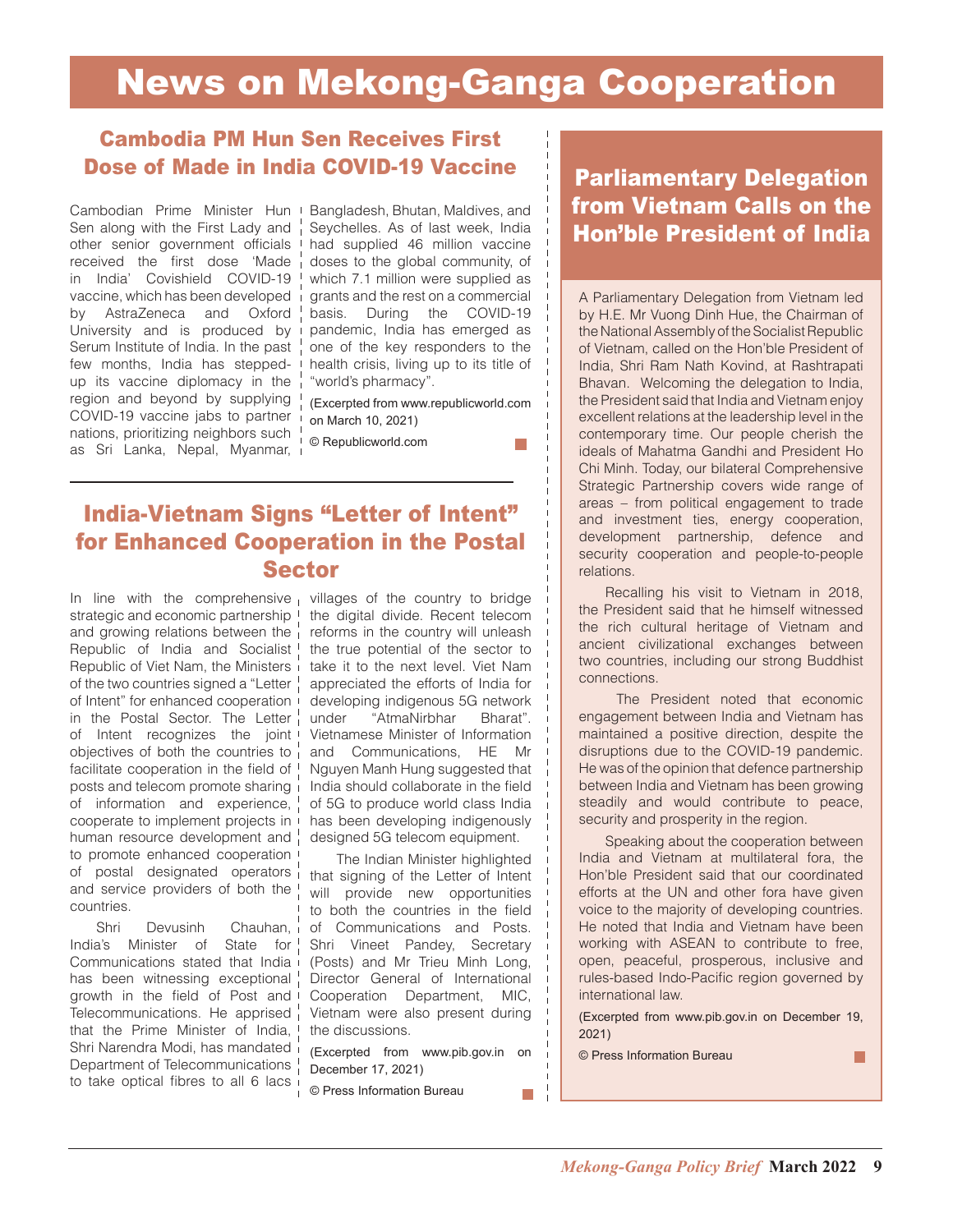### India, Vietnam to Collaborate in Field of Digital Media, Sign Letter of Intent

India and Vietnam signed a Letter of Intent here to collaborate in the field of digital media, paving the way for further strengthening the partnership between the two countries. Information and Broadcasting Minister of India Shri Anurag Thakur and his Vietnamese counterpart Nguyen Manh Hung signed the document that envisages the sharing of information and experience in establishing policies and regulatory frameworks on digital media and social networks.

According to the Ministry of Information and Broadcasting the LoI also envisages conducting capacity building and training programmes for media professionals and officials in the two countries. A letter of intent (LOI) is a document that declares the initial commitment of two parties as they enter into a business deal with each other. It

outlines the chief terms of the prospective deal.

 The Union Minister of Information and Broadcasting emphasized that the deep relationship between India and Vietnam was further strengthened with the recent visits of the President and the Prime Minister of India to Vietnam, and this meeting would shape the bilateral cooperation in the field of new technologies and challenges, such as the 'infodemic', which all countries are grappling with during the COVID-19 pandemic. He also informed Vietnamese counterpart about the Digital Media Ethics Code being implemented by the government since February 2021.

During the meet, Hung invited Indian Minister to Vietnam and talked about enabling journalists of both countries to access information about the socio-

economic developments in each other's nations for wider dissemination of success stories and stronger people-topeople ties, a ministry official said. The meeting was also attended by Prasar Bharati CEO Shashi Shekhar Vempati; Jaideep Bhatnagar, Principal DG, Press Information Bureau (PIB) and Vikram Sahay, Joint Secretary, Ministry of Information & Broadcasting among other officials from both sides.

This year completes five years of "Comprehensive Strategic Partnership" between India and Vietnam, and the year 2022 will mark fifty years of diplomatic relations between the two countries, the ministry said.

(Excerpted from www.financialexpress.com on December 16, 2021)

© Financial Express

### Indian Industry Inks 12 Business MoUs with Vietnam

On the occasion of the visit of Vuong Dinh Hue, President of the National Assembly of Vietnam, who attended i the "Vietnam India Business Forum" on December 17, 2021, organized by the Embassy of Vietnam and the Confederation of Indian Industry, as many as twelve MoUs were exchanged between Vietnamese and Indian enterprises in the fields of public health, provision of pharmaceutical materials, drug and vaccine production, oil and gas, information technology and technology transfer, education, and tourism.

India and Vietnam have shared a long-standing traditional relationship that has been cultivated by leaders from both countries. They established diplomatic relations in 1972, which over time evolved into a Strategic Partnership in 2007 and further into a Comprehensive Strategic Partnership in 2016. Trade and investment cooperation has been one of the main pillars of  $\frac{1}{1}$  economies of the two countries have

bilateral relations between these two nations. In terms of investment, India has over 315 active projects in Vietnam with a total investment capital of nearly \$ 1 billion ranking 26th out of 141 countries and territories investing in Vietnam. The capital mainly focuses on the processing and manufacturing industries (accounting for 54.5 per cent). In terms of trade, the two-way turnover in the first ten months of 2021 reached nearly \$ 11 billion, up by nearly 40 per cent y-o-y and surpassed the total trade turnover of 2020. India is currently amongst the top 10 biggest trading partners of Vietnam while Vietnam is India's fourth-largest trading partner in ASEAN.

Trade and investment cooperation between Vietnam and India has achieved positive results in recent years, but it is still modest and not commensurate with the potential and advantages of both sides. The

many similarities, which can support  $\overline{1}$ and complement each other for mutual development.

Specifically, India can become a supplier of input materials, for Vietnam in industries such as textiles and garments, shoes and leather, and machine manufacturing; at the same time, creating more favourable conditions for Vietnamese products, such as consumer goods, electronics, agricultural and aquatic products, wood products, rubber, to penetrate deeply into the Indian market. Besides, Vietnam also offers a wide scope for cooperation and mutual support in the fields of textiles and garments, high-tech agriculture, biotechnology, pharmaceuticals, information technology, energy, infrastructure, and mining.

(Excerpted from www.economictimes. indiatimes.com on December 17, 2021)

© Economic Times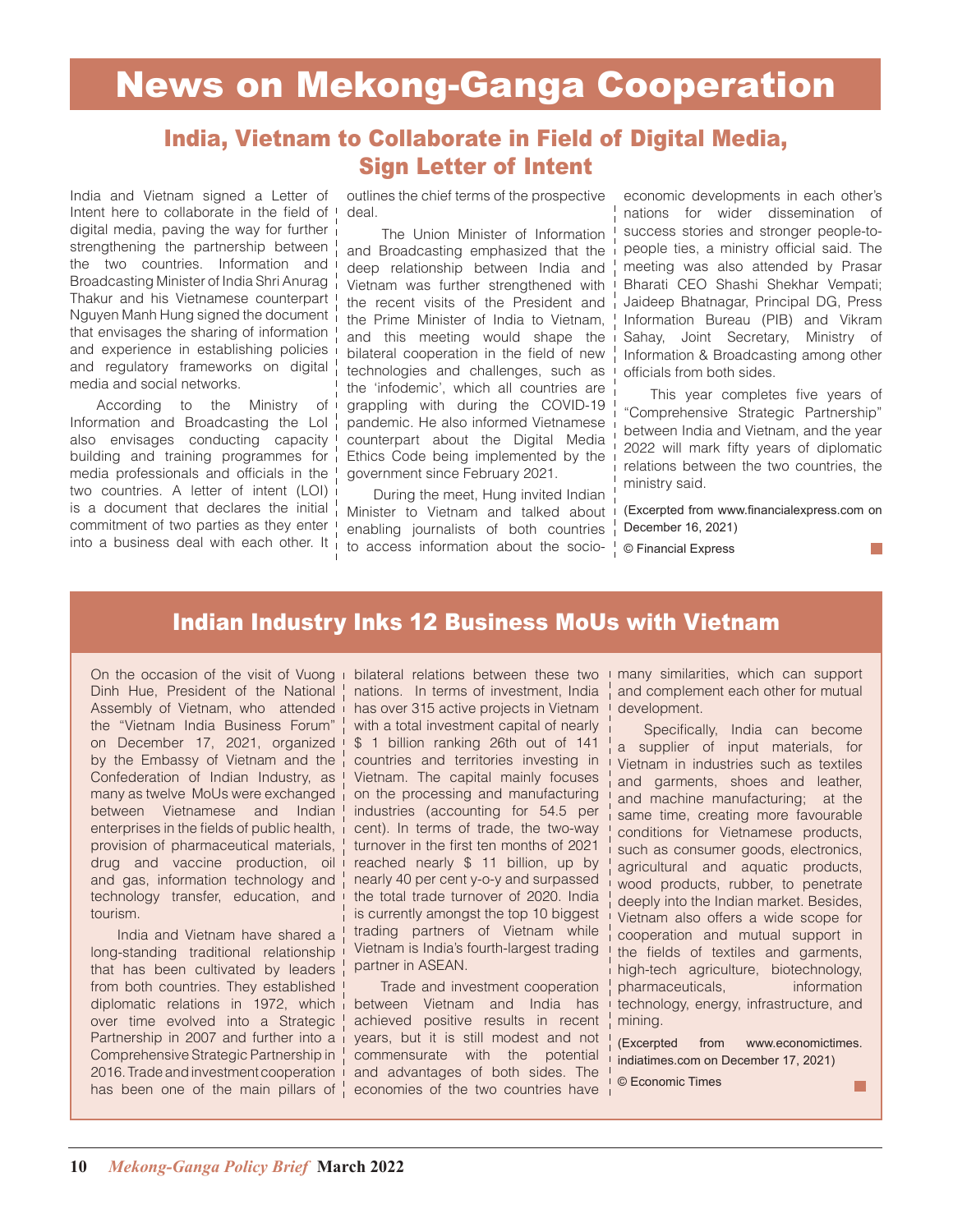### India Sets up Centre of Excellence in Software Development & Training (CESDT) at ICT Innovation Centre, NIPTICT

As part of India's commitment to promote ! Information Technology skills in CLMV countries, an Agreement was signed in 2015 between the National Institute of Posts, Telecom and ICT (NIPTICT), Ministry of Post and Telecommunications, Kingdom of Cambodia and Centre for Development of Advanced Computing (CDAC), a research and development institute of the Ministry of Electronics & Information Technology, Government of India to establish a Centre of Excellence in  $\frac{1}{1}$ Software Development & Training (CESDT) could not travel. Given the uncertainty and accreditation of these training on the start of the international flights

courses in Cambodia under ASEAN-India Cooperation Fund (AICF). The total cost of the project is approximately IRs. 43.00 crore. The idea of setting up CESDT as a "finishing school" is to develop the employable work force and bridge the gap between academia and industry. Due to the ongoing pandemic, formal inauguration of the Centre could not take place and the two CDAC experts, who were to visit Cambodia to look after centre coordination and course delivery

and to roll out the activities by saving time, both sides decided to start the courses from India in an online mode. Once international travel normalises, two dedicated trainers will manage the first 1 year of training activities along with the Cambodian trainers, trained at CDAC in India, for a period of six months and assist in centre co-ordination.

(Excerpted from www.khmertimeskh.com on August 16, 2021)

© Khemer Times

### DPM Looks Beyond COVID-19 While Opening CLMVT+Forum 2021

While opening the CLMVT+ Forum 2021, the Deputy Prime Minister has reiterated the need for cooperation among member countries post COVID-19 to make the region a center for trade and investment. Deputy Prime Minister and Minister of Commerce Jurin Laksanawisit, presided over the opening of the "CLMVT+ Forum 2021: Accelerating a Resilient Recovery", which is being attended by the ambassadors of Cambodia and Lao PDR. Speaking at the ceremony, the DPM remarked that due to the scourge of COVID-19, economic aid for those affected remains an urgent matter for the governments of all nations, but noted that administrations must also look to economic recovery once the pandemic

subsides. He stated Thailand's intention at this year's forum is to enhance ties with Cambodia, Lao PDR, Myanmar and Vietnam, as well as their trading partners, so that economic measures may lead rehabilitation post COVID-19, adding the Kingdom is committed to promoting trading ties among CLMVT so that it may become a center for commerce and investment. The minister explained that handling COVID-19 takes a flexible approach that is committed to sustainability. He pointed to restarting border trade as one way to reinvigorate commerce and said his administration supports mechanisms such as properly performing border transport. The minister noted that trade matters must be considered with social aspects also in mind, pointing to environmentalism and the grass roots economy as important. He explained Thailand's approach will be to enhance SMEs and Micro enterprises while also promoting innovative technologies such as the Blockchain to open new avenues. The DPM voiced his belief that the CLMVT Forum, which encompasses five countries with a total over 244 million people, will boost investor confidence and draw attention to the region.

(Excerpted from www.thainews.prd.go.th on August 24, 2021, authored by Praphorn Praphornkul)

© National News Bureau of Thailand

### Action Plan for CLMV 2021-2022 Approves Bolstering Economic Growth

The 12th ASEAN Economic Ministerial Meeting has adopted an action plan for CLMV 2021-2022. CLMV consists of Cambodia, Laos, Myanmar and Vietnam. The action plan for CLMV 2021-2022 focuses on five key areas, such as the collaboration on trade and investments, the implementation of the commitment in the region for the

development of a CLMV framework, human resource and the restoration plan in the COVID-19. The meeting also discussed the development of the comprehensive recovery plan and the implementation of the Hanoi City's action plan on strengthening of the cooperation in ASEAN Economy and the link of supply chain response to

the spread of the COVID-19 in order to reduce the impact of the economy in the region as well as strengthening the supply chain connectivity to ensure that the supply chain is strong and resilient in the future.

(Excerpted from www.khmertimeskh.com on August 29, 2021)

m,

© Khemer Times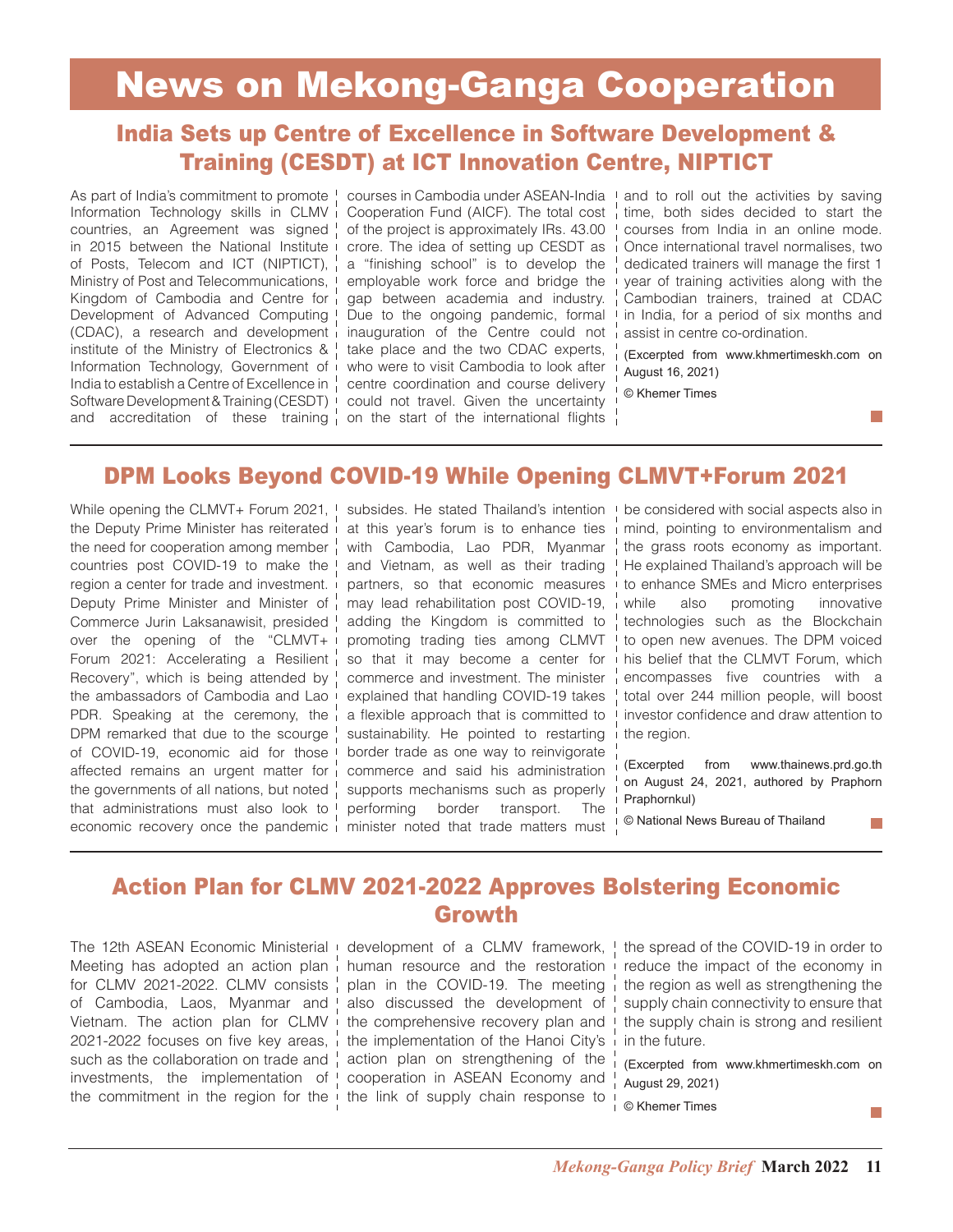## **Opinion**

### Addressing Climate Change in the Mekong-Ganges Region

Following the  $11<sup>th</sup>$  Mekong Ganga Cooperation (MGC) meeting on July 21, the foreign ministers of the MGC's six member countries (Cambodia, India, Laos, Myanmar, Thailand, and Vietnam) agreed on the need to increase cooperation on sustainable water resource management. The ministers pledged to enhance technical cooperation in water resource management, share experiences, enhance human resource development, and improve the capacity of integrated water resource management systems. The need to prioritize climate change-related issues in the Mekong-Ganges basin was first addressed in the 10th MGC ministerial meeting, in which the foreign ministers decided to focus on climate change as a new area of cooperation, particularly stressing water resource management as the starting point.

According to the MGC plan of action adopted in 2019 for 2019-2022, steps regarding climate change were to be followed by undertaking collaborative projects in the areas of climate change adaptation, flood and drought management, disaster mitigation, and water resource management. India for its part offered to organize trainings and workshops for MGC countries' professionals at the National Institute of Rural Development and Panchayati Raj. This marked a fundamental change for the MGC, whose initial purpose, when it was formed in November 2000, was to focus on four traditional areas of cooperation: tourism, culture, education, and transport and communications.

According to a study mentioned in the Asia-Pacific Disaster Report 2017, the Asia-Pacific region, which includes the MGC countries, is at a higher risk of climate change-related casualties and economic losses for the period of 2020 to 2030. The report estimates that 40 per cent of global economic losses due to disasters will be incurred by countries in the Asia-Pacific.

Furthermore, the report highlights the fact that since 1970, approximately 2 million people in the Asia-Pacific have died as a direct result of natural disasters, representing 59 per cent of the global death toll. Though the principal causes have been earthquakes and storms, water-related incidents are increasingly becoming a prevalent cause of fatalities. In 2018, floods disrupted life in countries such as Afghanistan, China, North Korea, India, Japan, Laos, and many others in the region. In fact, almost half of the 281 natural disasters in 2018 happened in the Asia-Pacific, including 10 of the deadliest incidents. Given the wide ambit of risk associated with natural disasters, an increasing number of people in Asia and the Pacific now fall under the category of "affected": people who require immediate assistance during a period of emergency i.e., basic survival needs such as food, water, shelter, sanitation, and immediate medical assistance.

Climate change has especially been a concern for the Lower Mekong River basin countries: Cambodia, Laos, Thailand, and Vietnam. An increase in temperatures along with changes in the intensity of rainfall and river flows, and a pattern of floods alternating with droughts are all impacting the lives of communities residing on the basin, destroying their homes, crops, and fisheries, and creating food shortages along with a decrease in livelihoods.

According to research conducted by the Mekong River Commission (MRC), the next 20 to 50 years will see a wide number of changes marked by an increase in temperatures across the Lower Mekong basin. By 2060, it is estimated that the average annual temperature rise in the basin region would reach well over 3.3 degrees Celsius, with the change in rainfall under a dry climate scenario to fall by 16

per cent and under a wet climate scenario to increase by 17 percent. Unpredictable weather patterns lead to a whole range of issues. One example is crop failure, which decreases the domestic supply of food grains, thereby increasing food prices and straining government resources. Moreover, the risk of disease also increases thanks to climate change, which can disrupt decades of development gains in a short amount of time.

As for the public response in India, the Climate Change Asia report 2013 revealed that over 50 per cent of Indian respondents were informed about climate change and its adverse effects. The Mintel Sustainability Barometer 2021 also concluded that overall 48 percent of Indian respondents were concerned about climate change, with 78 percent of those having listed deforestation, loss of biodiversity, and chemical spillage as among the top environmental concerns.

In fact, citizens of the MGC countries feel that government should do more in taking concrete steps to address the challenge of climate change, as highlighted in the aforementioned surveys. The focus of the MGC Ministerial Meeting on sustainable water resource management and climate change has therefore become a crucial and urgent area for cooperation on these issues. MGC countries can take this opportunity to increase awareness of climate change with their citizens and at the same time build trust by taking relevant steps that address the climate issues in the Mekong and Ganges region.

(Excerpted from www.diplomat.com on December 17, 2021, authored by Lohita Solanki)

© The Diplomat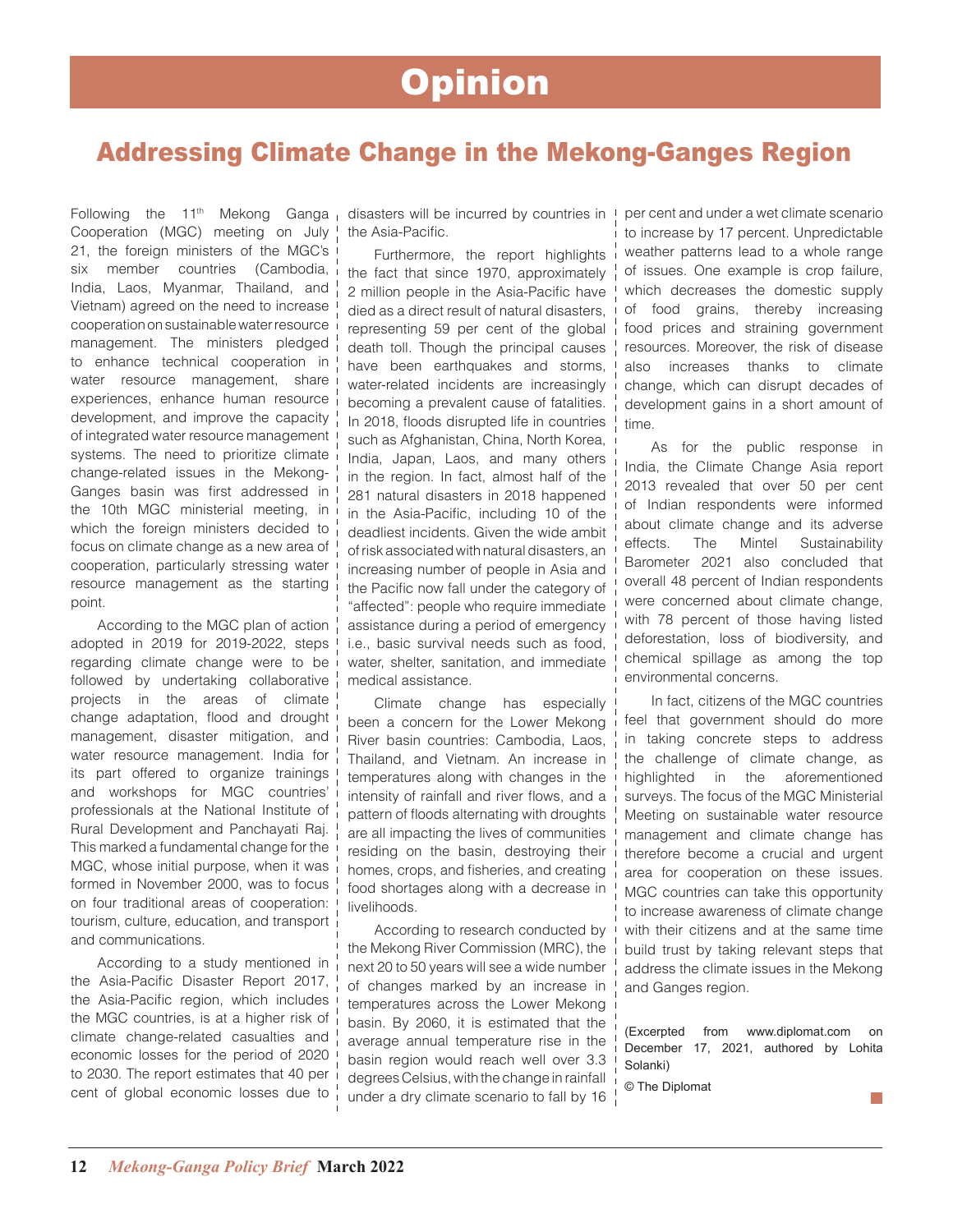## **Opinion**

### Mekong-Ganga Cooperation Initiative: Strengthening India-Southeast Asia Ties

At the turn of the century, India joined hands with five Southeast Asian nations to launch the Mekong-Ganga Cooperation Initiative with an aim to enhance bilateral and regional economic and strategic relationships. The initiative is in line with a series of attempts that India has made ever since it started a new chapter in its foreign policy paradigm with the 'Look East Policy' almost three decades ago. Now, India wants to take a big step forward.

External Affairs Minister Shri S Jaishankar said that India wants a multidimensional engagement with the Mekong region considering its great importance. In an address at the 11th Mekong-Ganga Cooperation (MGC) meeting, he said that the MGC must broaden the base of their partnership by identifying newer areas of cooperation. "We aim to promote connectivity in the region in the broadest sense of the term including not just physical, but also digital, economic, and

people-to-people connectivity," he said.

Shri Jaishankar also said that the MGC stands on a strong foundation of shared geographical, historical and civilizational ties amongst the six countries. "This oldest sub-regional cooperation is as much a celebration of our long and rich history of trade, cultural and peopleto-people exchanges as it is a vehicle to advance modern day cooperation to bring progress and prosperity to our people," he said.

After the Bangkok meeting, the MGC had decided to celebrate the 20th anniversary of the group but the plan didn't materialise because of the coronavirus pandemic that has wreaked havoc across the world. Calling for a "collective and collaborative" response to effectively deal with the coronavirus pandemic, Shri Jaishankar said there was a need to find ways on how the MGC partnership can lend its strength to the fight against the pandemic. "We

are into the second year of dealing with the pandemic-related disruption. Our experience shows that the virus does not respect national boundaries. It is, therefore, necessary that the response to the pandemic is also collective and collaborative," he said.

The Mekong subregion is important for India also because of continental and maritime reasons, according to K Yhome, a senior researcher. Myanmar and Vietnam have long coastlines in the Bay of Bengal and the South China Sea, respectively, and India should explore a trilateral security cooperation that focuses on defence areas such as capacity building, joint exercises and training, he wrote in a recent article for the Observer Research Foundation.

(Excerpted from www.indibiz.gov.in on July 23, 2021)

© Indibiz.gov.in



### **Homepage of Mekong-Ganga Cooperation (www.mgc.gov.in)**

### Further Reading

- Understanding Quality Energy-Related Infrastructure Development in the Mekong Subregion: Key Drivers and Policy Implications, ERIA Discussion Paper, Series No. 363, March 2021
- Mekong-Ganga in Indo-Pacific: Boosting Sub-Regional Ties? RSIS Commentary, No. 177, December 2021
- Feasibility Study on the Transmission Highway in ACMECS, ERIA Research Project Report 2020, No. 17, December 2021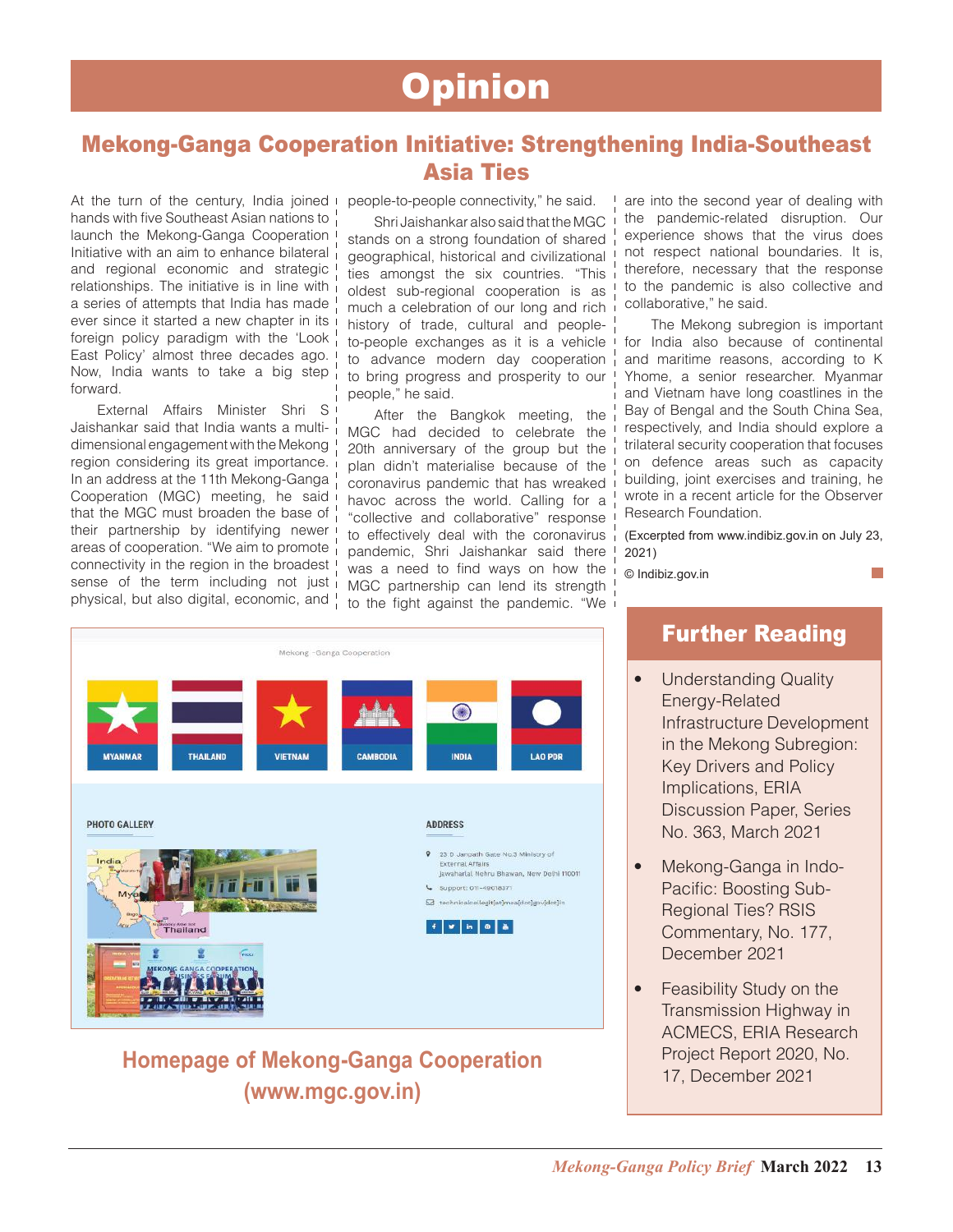### Resources

#### Twenty Years of Mekong-Ganga Cooperation (MGC): Achievements and Way Forward

Launched in Vientiane, Lao PDR in 2000, the Mekong-Ganga Cooperation (MGC) completed twenty years in 2020. The MGC initiative is a sub-regional cooperation organisation comprising India and five ASEAN countries, namely,



Cambodia, Lao PDR, Myanmar, Thailand and Vietnam. To commemorate the 20 years of establishment of MGC, the Indian Council of World Affairs (ICWA) in collaboration with the ASEAN-India Centre (AIC) at RIS organised an international conference entitled "Twenty Years of Mekong-Ganga Cooperation (MGC)" on 5-6 November 2020 at New Delhi in virtual mode. Edited by Dr Prabir De, this volume is an outcome of the aforesaid conference, and examines the connected past, present, and future of MGC. This commemorative volume presents a selected set of papers, which were presented at the aforesaid conference. Although the economic engagements between India and Mekong have been limited, there is further scope to scale up our economic relations. This book shows the path to strengthen the MGC partnership in the third decade of its establishment.

#### ASEAN-India Development and Cooperation (AIDCR) 2021: Avenues for Cooperation in Indo-Pacific

The ASEAN-India Centre (AIC) at Research and Information System for Developing Countries (RIS) come out with the 2nd edition of ASEAN-India Development and Cooperation (AIDCR)



2021: Avenues for Cooperation in Indo-Pacific. AIDCR 2021 presents the scope, challenges, and opportunities in deepening the ASEAN-India partnership. The objective of the Report is to promote ASEAN-India integration with a particular focus on current challenges unleashed by the Covid-19 pandemic, and the regional cooperative mechanisms that could provide solutions to them. This Report is an independent assessment of various economic and social relations between ASEAN and India.

### Advancing Partnership in **Indo-Pacific**

The ASEAN-India<br>Centre (AIC) at RIS (AIC) at RIS edited the proceedings of the 11th edition of Delhi Dialogue entitled "Advancing Partnership in Indo-Pacific" presents a detailed account of discussions of the



Delhi Dialogue XI which was held on 13- 14 December 2019 in New Delhi. It also presents summary, key recommendation, speeches and the set of papers presented at the conference. The proceeding covers some important areas of cooperation between ASEAN and India in respect to evolving concept Indo-Pacific, namely, Emerging Architecture of Indo-Pacific;<br>Regional Connectivity in Indo-Pacific; in Indo-Pacific; Industrial Revolution 4.0 and Indo-Pacific; Future of Multilateral Trading System. This volume is an important resource for the current phase of ASEAN-India partnership and the new engagements in Indo-Pacific.

### Thirty Years of ASEAN-India Relations: ASEAN-India Strengthening Partnership **and Post-Pandemic Future**<br>The Association of **Community**

Association of Southeast Asian Nations (ASEAN) and India are bound together by their shared history and culture. Relation with ASEAN is one of the cornerstones of India's Foreign Policy. Starting in 1992, when India joined



ASEAN as a sectoral dialogue partner, ASEAN and India are going to complete thirty years of their bilateral relations in 2022.The ongoing pandemic has imposed many global and regional challenges. Moving from cooperation to integration, there is a need to jointly address challenges to strengthening the partnership between ASEAN and India in various areas. Edited by Dr Prabir De and Dr Suthiphand Chirathivat, this book addresses some of these challenges in a lucid manner. It presents a set of 15 research papers, which were presented at the sixth ASEAN-India Network of Think-Tanks (AINTT) roundtable in 2020. Divided in five major sections, this volume reviews some of the achievements of ASEAN-India relations while completing

North East India This Report assesses the status of the economic linkages of the NFR. identifies the constraints behind and at the India– Myanmar border, and recommends policy measures to augment the linkages between the

India relations.



NER and Southeast Asia. This study also reviews the institutional arrangements and identifies key elements that may hinder the movement of goods and people across the India–Myanmar border along the TH. It also analyses the development impacts of the TH on India's NER.

three decades of partnership, and presents a set of new agenda for the fourth decade. It also underlines the desire of the ASEAN countries and India to diversify and further strengthen the relations in the third decade. This volume is also published to commemorate the thirty years of ASEAN-

Trilateral Highway and Its Extension to Cambodia, Lao

Development Implications for

PDR and Vietnam:

#### India's Development Partnership with IMT-GT: Identifying the Regional Cooperation Contours, AIC Working Paper No. 7, August 2021 by Prabir De, Sreya Pan and Nida Rahman

The Indonesia-Malaysia-Thailand Growth Triangle (IMT-GT) initiative is aimed towards invigorating economic development in Indonesia, Malaysia and Thailand. IMT-GT provides a sub-regional framework to promote economic



cooperation and integration. India is IMT-GT's civilizational partner. India's development partnership with Indonesia, Malaysia and Thailand under the framework of IMT-GT could see rejuvenation from the partnership relished within the ASEAN framework. This article discusses the aspects of the IMT-GT, their line of activities and projects and programmes. It also looks into the opportunities arising from India's cooperation with the IMT-GT.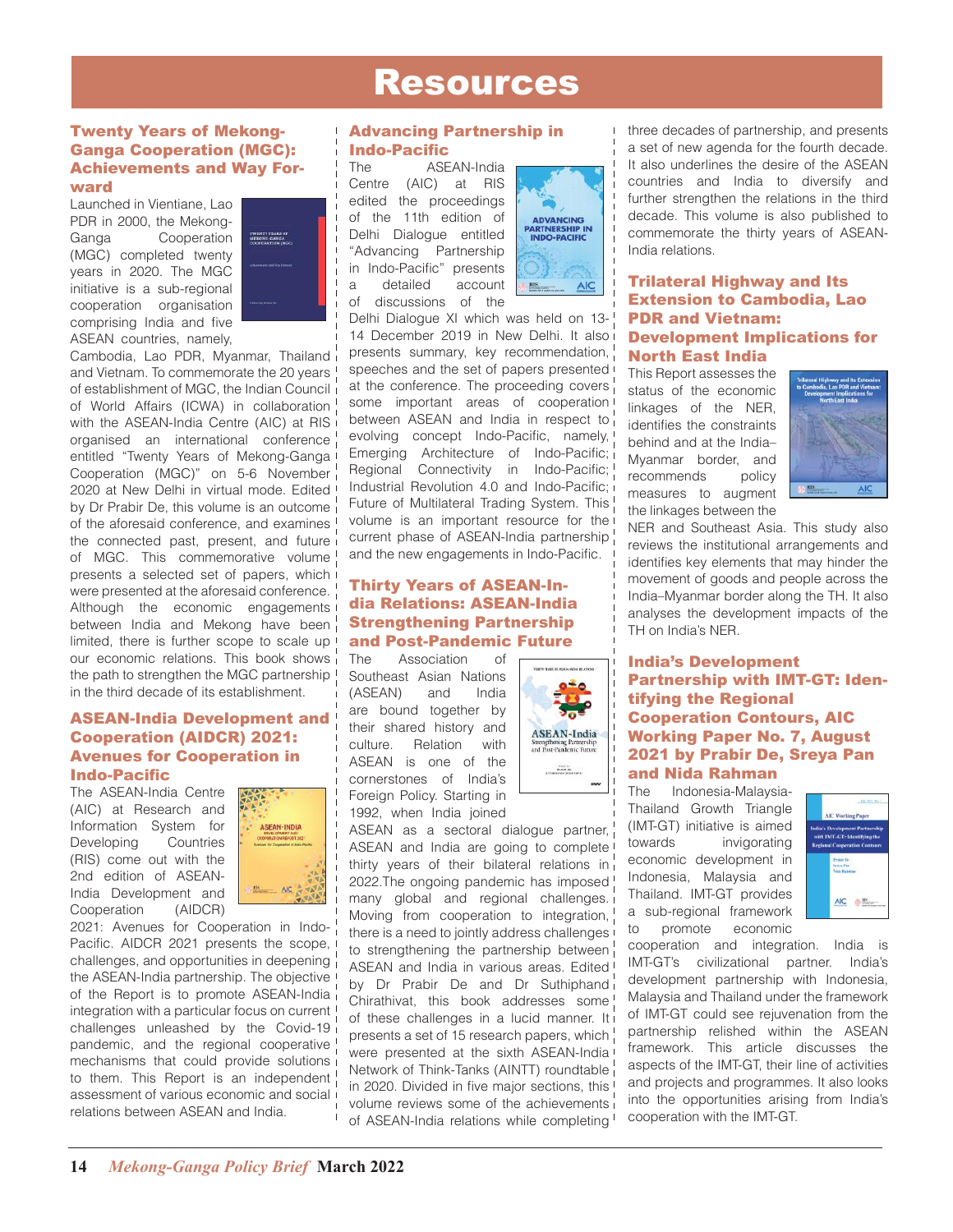## Important Reading

The India-Myanmar-Thailand Trilateral Highway and Its Possible Eastward Extension to Lao PDR, Cambodia and Vietnam: Challenges and Opportunities

**Edited by Fukunari Kimura, So Umezaki, Anita Prakash**

#### **June 2020, Economic Research Institute for ASEAN and East Asia (ERIA)**

The Trilateral Highway (TLH) exemplifies the letter and spirit of connectivity between India and the Association of Southeast Asian Nations (ASEAN). It connects India, Myanmar, and Thailand, and is



linked with ASEAN's connectivity plans. Still a project under construction, its potential contribution to the economic growth and development of the region is indubitable. This study examines the maximising of these objectives through a proposed extension of TLH to Lao PDR, Cambodia, and Viet Nam. The study on the TLH and its eastward extension fulfils this current need, and also lays down pathways for medium- and longer-term integrated connectivity solutions between India and ASEAN.

#### BIMSTEC: The Journey and the Way Ahead

**By Sreeradha Datta ISBN: 9789390095384, 2021, Pentagon Press**

The Bay of Bengal<br>Initiative for Multi-Initiative for Sectoral Technical and Economic Cooperation (BIMSTEC) is a subregional organisation straddling five member states from South Asia and two from Southeast



Asia. In the larger context of the global developments in the Bay of Bengal and the Indo-Pacific, BIMSTEC has taken on a more distinct salience and collaborative endeavours would prove beneficial for !

all the member-states. While the lack of perceived progress within BIMSTEC has introduced fatigue and doubts as well as scepticism about its goal and ability to deliver, cooperation within BIMSTEC assumes paramount importance given the present state of international crossborder permeability. The pandemic has buttressed the need for BIMSTEC members to be on a common platform to address similar issues of security threats, traditional and non-traditional, within a complex politico socio-economic environment. The chapters highlight the sectors that need focus, the aspects that require greater attention and the issues that can provide common grounds to take the journey forward.

#### New Futures for BIMSTEC: Connectivity, Commerce and **Security**

**By Adluri Subramanyam Raju and Anasua Basu Ray Chaudhury ISBN: 9781000480429, Taylor & Francis, 2021**

BIMSTEC (Bay of Bengal Initiative for Multi-Sectoral Technical and Economic Cooperation) represents one of the most diverse regions of the world. Providing a unique link between South Asia and Southeast Asia, it brings together



1.5 billion people and a combined GDP of \$2.7 trillion. This volume focuses on issues related to connectivity, commerce, and security challenges facing BIMSTEC. It studies BIMSTEC's relevance as an inter-governmental organization in the changing international milieu. The volume discusses the necessity of connectivity to enhance Bay solidarity and analyses the political, strategic and security concerns that restrain commercial connectivity. It also looks at the Bay of Bengal region as a zone of competition—and possible collaboration—between the littoral countries and major powers involved in the region. Comprehensive and topical, this volume will be an essential read for

scholars and researchers of international relations, South Asian studies, foreign policy, diplomacy, Southeast Asian studies, defence and strategic affairs, maritime studies, international trade, regional cooperation, and political studies.

India–Vietnam Relations: Development Dynamics and Strategic Alignment **By Reena Marwah, Lê Thị Hằng Nga ISBN: 9789811678219, 2022, Springer Singapore**

This book provides an in-depth analysis of the close cultural links between India and Vietnam. It discusses the issues of trade negotiations under the Regional C o m p r e h e n s i v e



Economic Partnership (RCEP) and the Indo-Pacific construct. Issues such as strengthening the economic partnership, contemporary development challenges posed by the COVID-19 pandemic, including weakening supply chains, and geo-strategic tensions are explored in this book. It enriches understanding of the potential of the two countries to develop as manufacturing hubs for the region and beyond. Given the more aggressive posturing by China in 2020, the concluding chapter includes the policy prescriptions with a futuristic vision, for India and Vietnam to catalyze their strategic and bilateral partnership. Well researched and analytical, the book draws extensively from several interviews of experts, diplomats, journalists, businesspersons, and members of the diaspora. It is a must read for students, researchers, think tanks, area study centers, and all institutions engaged in Asian studies, encompassing narratives extending from the developmental to political, from the bilateral to the multilateral and from the geo-economic to the geo-strategic.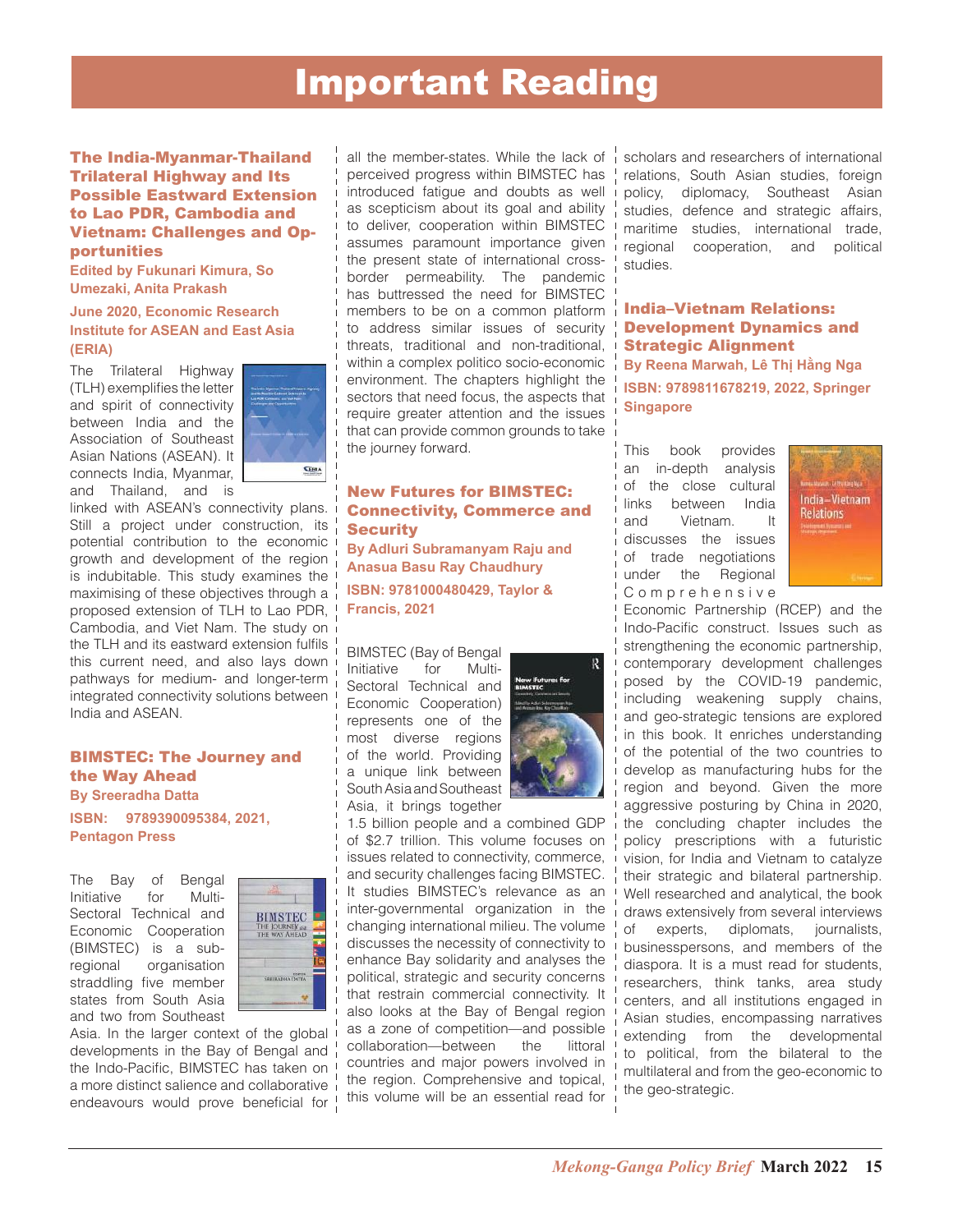## Important Reading

#### Routledge Handbook on South Asian Foreign Policy **Edited by: Aparna Pande**

### **ISBN: 9780429619960, 2021, Routledge**



This handbook offers a comprehensive overview of South Asian foreign policy, examining the complex history and present state of South Asian foreign policy, the foreign policy of the countries of the region,

as well as their relationships with their neighbors and key external players, such as China and the United States, in an effort to understand South Asia's place in the world order. It illustrates the future trajectory of foreign policy in the region and analyses future of regional arrangements like SAARC (South Asian Association for Regional Cooperation) and BIMSTEC.

#### Social Transformations in India, Myanmar, and Thailand: Volume I: Social, Political and Ecological Perspective

**Edited by Chosein Yamahata, Donald M. Seekins, Makiko Takeda**

**ISBN: 978-981-15-9615-5, 2021,** 

#### **Palgrave Macmillan**

This book focuses on the different challenges and opportunities for social transformation in India, Myanmar and Thailand, by centering communities and individuals as the main drivers of change. In



doing so, it includes discussions on a wide array of issues including women's empowerment and political participation, ethno-religious tensions, plurilingualism, education reform, community-based healthcare, climate change, disaster management, ecological systems, and vulnerability reduction.

### Asian Economic Integration Report 2022

Asian Development Bank **ISBN: 978-92-9269-361-9 (print), 978-92-9269-362-6 (electronic), 978-92-9269-363-3 (ebook), 2022**



Another year into the coronavirus disease (COVID-19) pandemic, the report describes an Asia and Pacific region that has more experience in tackling pandemic hardships, better data showing

positive integration trends, and greater confidence in regional cooperation to address shared concerns. The publication gives an overview of changes in trade and global value chains, crossborder investment, financial integration, and the movement of people since the pandemic began.

**ASEAN and India-ASEAN Relations: Navigating Shifting Geopolitics Edited by: M. Mayilvaganan ISBN: 9781000460964, 1000460967, 2022**

**Routledge**

This book analyses the nearly 30 years of India–ASEAN relations from a contemporary perspective, identifies the reasons for India's vibrant and significant relation with ASEAN and examines the cultural, economic, political and



strategic linkages between India and ASEAN. The book projects the future of India–ASEAN relations in the face of the changing Indo-Pacific geopolitics and explores potential policies which could enhance the connection between India and Southeast Asian countries. Arguing that ASEAN is of primary importance to India, the book suggests that any successful outing in the Indo-Pacific would need a strong partnership with India.

#### Assam as India's Gateway to ASEAN

**Asian Development Bank**

**ISBN: 9789292627256, 9292627252, 2021**

 This publication builds on a vision for Assam, the largest state in northeast India, to follow an outwardlooking growth strategy and become a \$75 billion economy by 2025. It outlines the potential and



key features of Assam as a geostrategic location for multimodal connectivity, regional and cross-border trade, and economic corridors between India and the Association of Southeast Asian Nations (ASEAN) as well as Bangladesh, Bhutan, and Nepal. The vision for Assam as India's gateway to ASEAN is also geared toward ensuring that both the state and the country remain committed toward achieving the Sustainable Development Goals.

#### COVID-19 and the Future of Tourism in Asia and the Pacific **Asian Development Bank and UNWTO**

**ISBN: 978-92-9269-429-6 (print), 978- 92-9269-430-2 (electronic), 978-92- 9269-431-9 (ebook), 2022**

Tourism in Asia and the Pacific has been transformed over the last 2 decades by the impacts of globalization, digitalization, rising disposable incomes, and shifting consumer preferences. The



coronavirus disease (COVID-19) pandemic has accelerated some trends, such as digitalization, and is likely to have permanently altered what consumers are looking for. New opportunities are emerging, such as putting tourism on a more sustainable trajectory, enhancing digitalization, and boosting community engagement and inclusion. The report suggests how governments can foster sustainable recovery in the sector considering tourism's environmental, social, and economic impacts.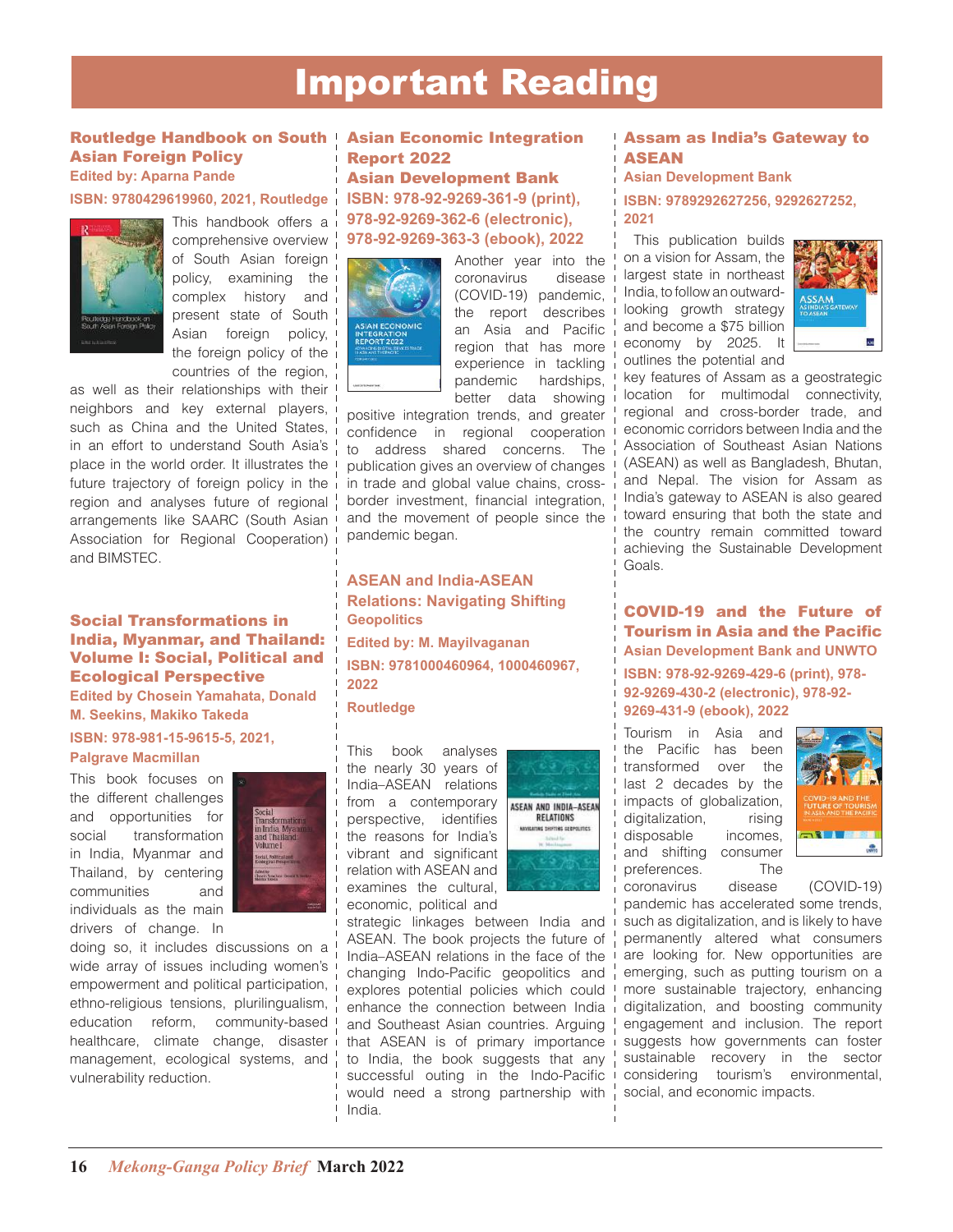## Statistical Indicators

| <b>Socio and Macro Indicators of MGC Countries, 2020</b>                                |              |                 |                |                |                 |                |  |  |
|-----------------------------------------------------------------------------------------|--------------|-----------------|----------------|----------------|-----------------|----------------|--|--|
| <b>Indicator</b>                                                                        | <b>India</b> | <b>Cambodia</b> | <b>Lao PDR</b> | <b>Myanmar</b> | <b>Thailand</b> | <b>Vietnam</b> |  |  |
| Population, total (million)                                                             | 1380.00      | 16.72           | 7.28           | 54.41          | 69.80           | 97.34          |  |  |
| GDP (current billion US\$)                                                              | 2660.25      | 25.81           | 19.13          | 79.85          | 501.64          | 271.16         |  |  |
| GDP per capita<br>(current US\$)                                                        | 1927.71      | 1543.67         | 2629.71        | 1467.60        | 7186.87         | 2785.72        |  |  |
| GDP, PPP (current billion<br><b>US\$)</b>                                               | 8972.13      | 73.90           | 59.92          | 278.68         | 1272.17         | 841.68         |  |  |
| Agriculture, forestry, and<br>fishing, value added<br>$(% \mathcal{L}_{0})$ (% of GDP)  | 18.32        | 22.38           | 16.21          | 21.98          | 8.63            | 14.85          |  |  |
| Industry (including con-<br>struction), value added<br>$(% \mathcal{L}_{0})$ (% of GDP) | 23.52        | 34.80           | 32.16          | 36.25          | 33.10           | 33.72          |  |  |
| Services, value added<br>$(% \mathcal{L}_{0})$ (% of GDP)                               | 48.89        | 36.60           | 40.73          | 41.77          | 58.27           | 41.63          |  |  |
| Trade (% of GDP)                                                                        | 37.87        | 123.81          | Ω,             | 54.47          | 97.99           | 208.25         |  |  |
| GDP Growth Rate (%),<br>(2000-2020) (CAGR)                                              | 9.07         | 10.27           | 12.76          | $-7.38$        | 7.14            | 11.42          |  |  |
| Gross capital formation<br>$(% \mathcal{L}_{0})$ (% of GDP)                             | 29.28        | 24.94           |                | 29.66          | 23.88           | 27.01          |  |  |
| Gross domestic savings<br>$(% \mathcal{L}_{0})$ (% of GDP)                              | 28.92        | 24.92           |                | 31.78          | 29.40           | 25.43          |  |  |
| Inflation, consumer prices<br>(annual %)                                                | 6.62         | 2.94            | 5.10           | $8.83*$        | $-0.85$         | 3.22           |  |  |

*Source:* World Development Indicators (WDI), The World Bank, Washington, D.C.

*Note:* \* Values are from 2019

| <b>Intra-regional Trade</b>                  |                              |                     |                                     |                     |                                     |                     |                                     |                     |
|----------------------------------------------|------------------------------|---------------------|-------------------------------------|---------------------|-------------------------------------|---------------------|-------------------------------------|---------------------|
|                                              | <b>ASEAN</b>                 |                     | <b>MGC</b>                          |                     | <b>BIMSTEC</b>                      |                     | <b>SAARC</b>                        |                     |
| Year                                         | Value<br>(US\$ Bil-<br>lion) | <b>Share</b><br>(%) | <b>Value</b><br>(US\$ Bil-<br>lion) | <b>Share</b><br>(%) | <b>Value</b><br>(US\$ Bil-<br>lion) | <b>Share</b><br>(%) | <b>Value</b><br>(US\$ Bil-<br>lion) | <b>Share</b><br>(%) |
| 2010                                         | 323.69                       | 24.84               | 31.20                               | 4.96                | 24.83                               | 4.37                | 16.32                               | 3.68                |
| 2020                                         | 345.65                       | 20.95               | 62.88                               | 7.12                | 39.24                               | 6.05                | 24.27                               | 5.01                |
| <b>CAGR</b><br>$2010 -$<br>$2020$ ),<br>$\%$ | 0.66                         |                     | 7.26                                |                     | 4.68                                |                     | 4.05                                |                     |

Source: Calculated based on DOTS, IMF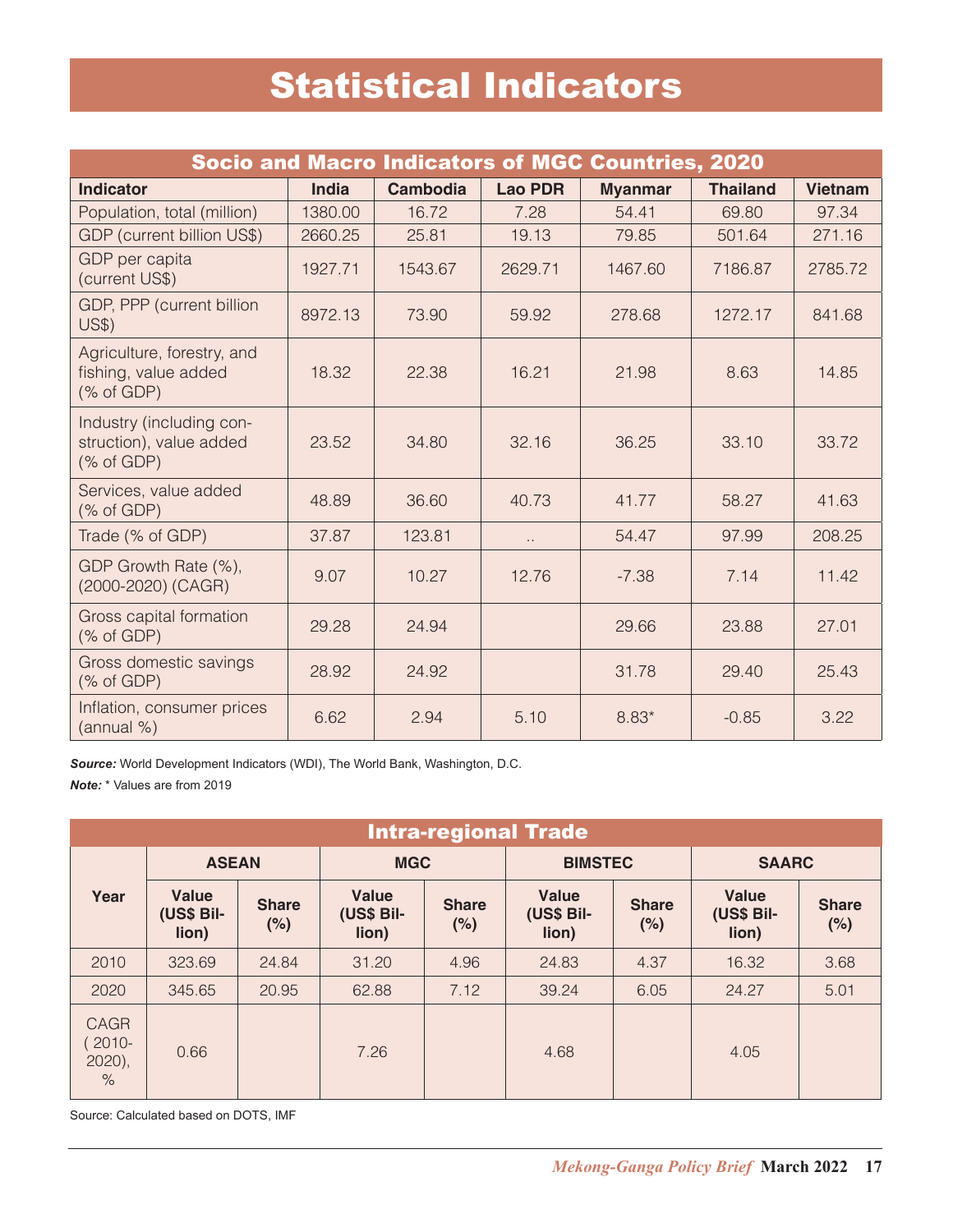## Statistical Indicators



Source: Export Import Data Bank, Government of India

### India's Import from MGC countries by Partners



Source: Export Import Data Bank, Government of India



Source: Department for Promotion of Industry and Internal Trade, India Source: UN Global Survey on Digital and Sustainable Trade Facilitation

### India's Export to MGC countries by Partners





# Trade Facilitation and Paperless Trade



India's Overseas Investment in Source: Export Import Data Bank, Government of India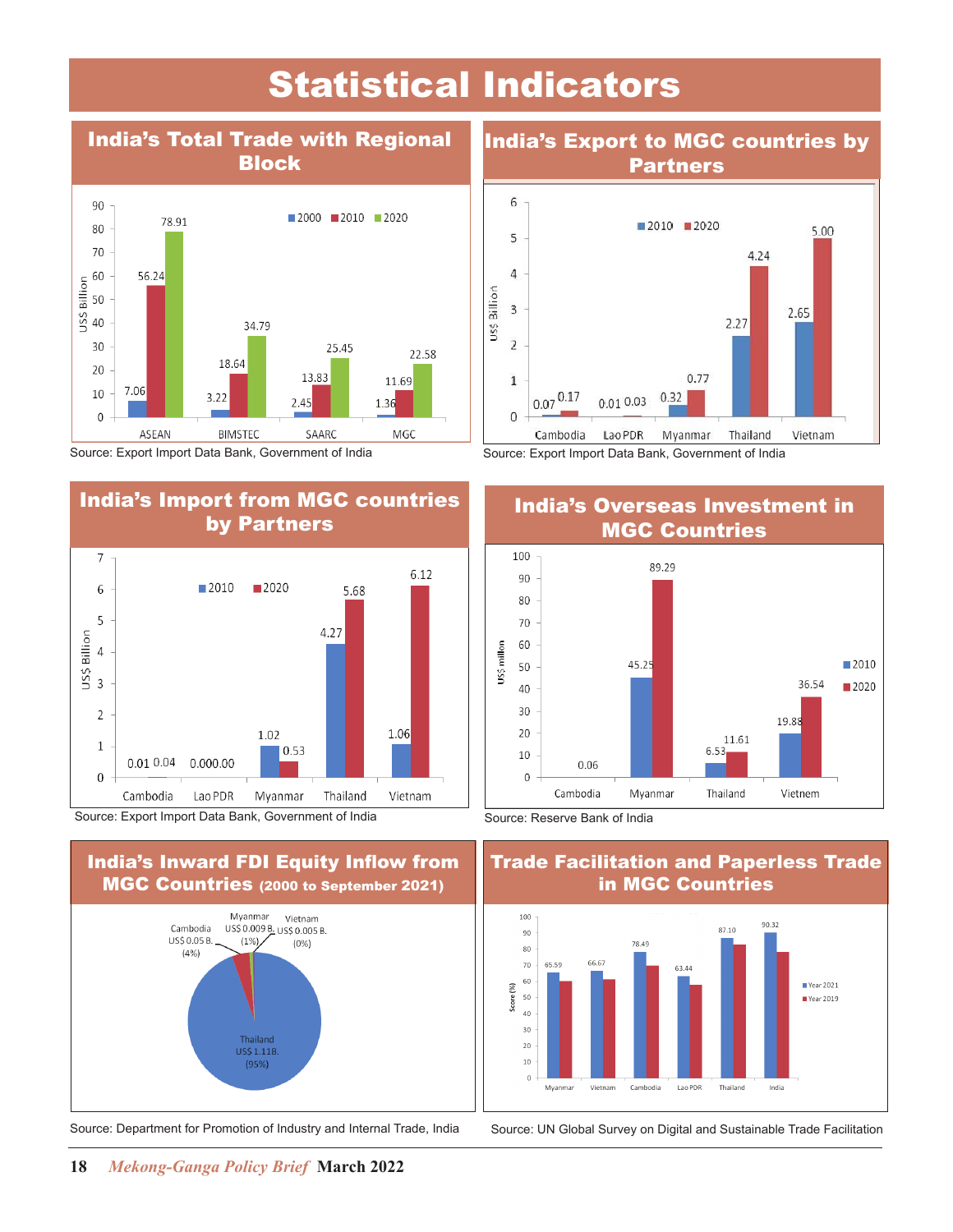### Photographs Depicting MGC Cooperation



Digital Village Photo courtesy: https://www.digital-village.in/



Asian Traditional Textile Museum Photo courtesy: Mekong Ganga Cooperation, mgc.gov.in



Inauguration of the Project of Construction of two-room single-storey kitchen and dining room, Bo Ly Kindergarten, Bo Ly Commune, Tam Dao District, Vinh Phuc Province, Vietnam. The project was completed under India's Quick Impact Project for CLMV sub-region.

Image Courtesy: https://mgc.gov.in/portfolio/view/16



Conservation and Restoration Activities undertaken by ASI, India in Vietnam Image Courtesy: https://mgc.gov.in/portfolio/view/16